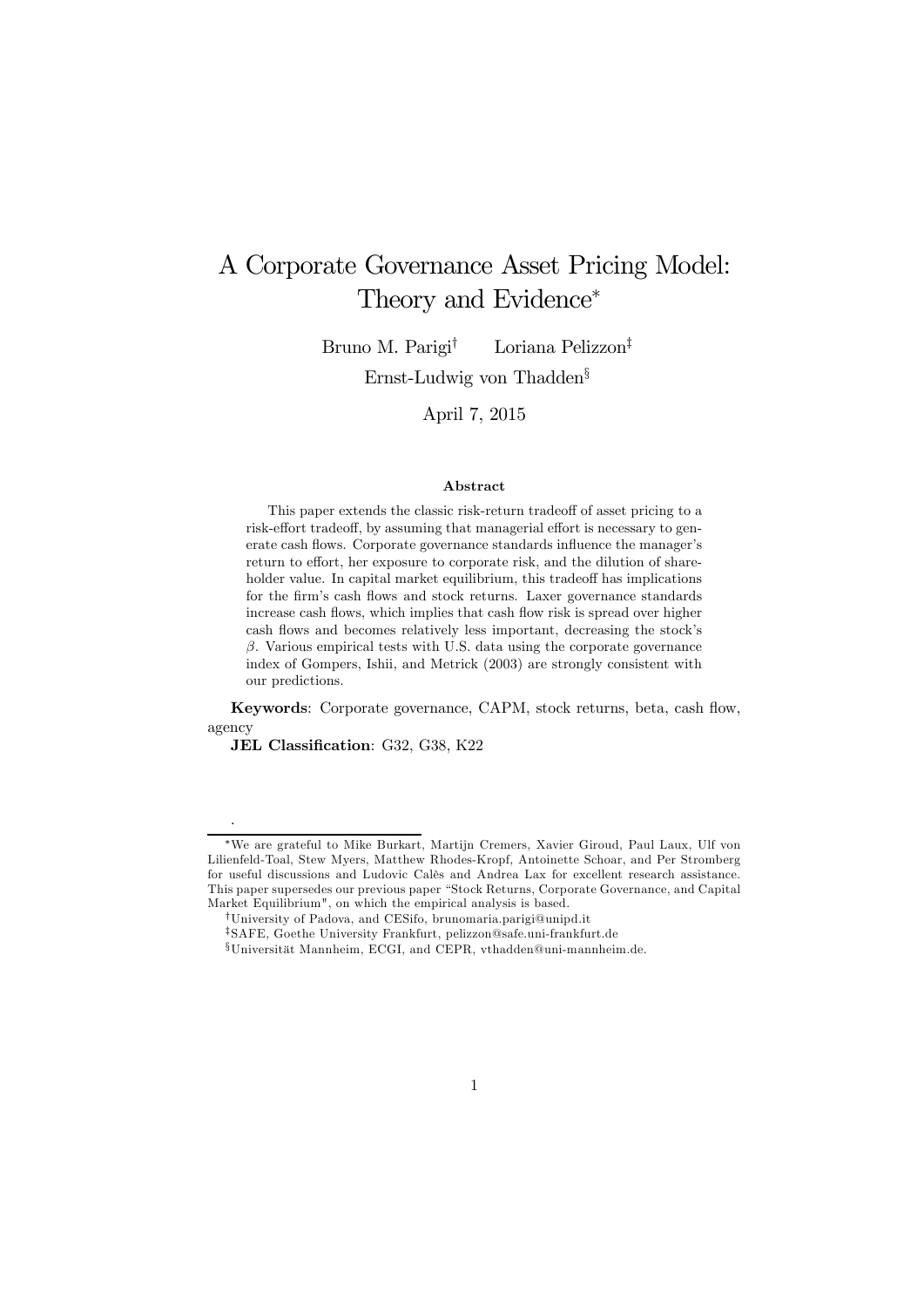Why should corporate governance matter for stock returns? After all, if a firm is run such that managers or large shareholders can appropriate a share of company resources at the expense of outside shareholders, the firm's share price should adjust to reflect such conflicts of interest and the firm's stock returns should be unaffected. However, empirically, stock returns do seem to be related to corporate governance.<sup>1</sup>

Starting with Gompers, Ishii and Metrick (2003), the empirical literature has studied this issue by controlling stock returns for various factors and then relating abnormal returns to measures of corporate governance. We address the problem from a new perspective, both theoretically and empirically, by relating corporate governance jointly to corporate cash flows and to stock returns, and by considering stock return volatility in the form of systematic risk (measured by  $\beta$  and idiosyncratic risk.

Conceptually, the paper extends the risk-return tradeoff of the classic Capital Asset Pricing Model to a model in which managers have discretion to exert effort and divert corporate cash flows for their private benefit. Empirically, we test its predictions and find strong support for them from accounting and stock market data.

A key idea of our model is to differentiate between the impact of corporate governance on cash flows and on investor returns. Recently, Myers (2014) has argued that corporate governance affects not only the distribution, but also the creation of corporate value, and what matters for financial investors are governance rules that at the same time encourage the creation of value and the distribution of that value to investors. Governance rules that give investors a greater share of the value do not necessarily give them greater total value. The trade off between the size of the value produced and the share of the value distributed to outside investors is also at the heart of our theory of corporate governance and capital market equilibrium.

Just like Myers (2014), we argue that there is more to corporate governance than simply restricting managerial private benefits. In fact, governance provisions affect managerial behavior along several dimensions. On the one hand, lax governance allows managers to use company resources to their own advantage and dilutes shareholder value. On the other hand, it makes managers more like residual owners of cash flow and thus exposes them to the risk-return structure of cash flows. This gives more incentives to exert effort, but also more exposure to cash flow risk.<sup>2</sup>

Our model starts out with corporate cash flows and embeds the single-firm problem in a capital market in which investors behave according to the onefactor CAPM. The market prices the shares of the firm anticipating the manager's effort, given the firm's governance structure and the manager's inside equity. The firm's optimal governance structure then results from trading off

<sup>&</sup>lt;sup>1</sup>See our literature discussion below.

<sup>2</sup>We deliberately abstract from managerial risk-shifting as a source of moral hazard and rather consider the dilution of cash flows. While we believe that risk-shifting is a first order problem in the financial industry, it is probably less important in non-financial firms. Our empirical analysis therefore excludes financial firms.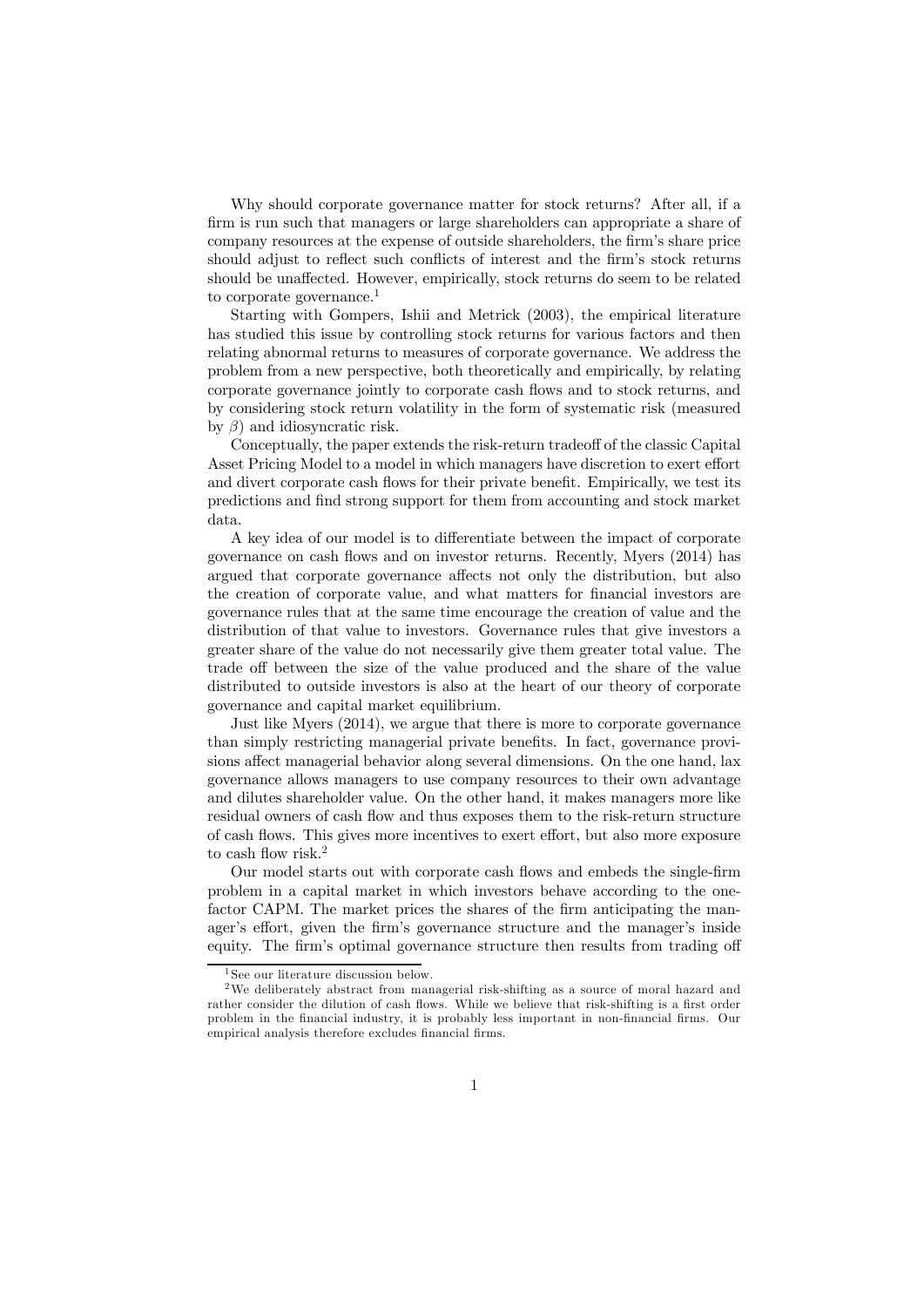shareholder expropriation, managerial effort incentives, and risk sharing. As a result, corporate governance, stock returns,  $\beta$ , and cash flows are all endogenous, and we can predict their equilibrium correlations in response to variations of the model parameters.

We thus avoid the typical endogeneity problems of empirical finance by predicting equilibrium correlations between endogenous variables, rather than causality. To the extent that our model parameters are observable, we can also test their impact on the endogenous variables, which altogether yields a rich set of testable predictions for a number of variables of interest.

A key result of our model is that laxer governance increases managerial effort and thus total cash flows, because laxer governance gives managers larger effective ownership in the firm. Hence, firms will not choose the most restrictive governance rules unless managers are very risk averse or the idiosyncratic risk of the cash flow is large, despite the fact that the market fully prices private benefit extraction. But corporate governance matters for stock returns not only because it affects expected cash flows but also because it changes the risk-return tradeoff for stock market investors. Since laxer governance increases expected cash flows, the firm's risk is spread over higher cash flows, which means that cash flow risk becomes relatively less important, lowering the stock's  $\beta$  and its idiosyncratic volatility.

One advantage of working in a cash-flow framework rather than with stock returns, already recognized by Lambert, Leuz, and Varrecchia (2007), is that the model yields predictions about accounting values. In particular, our model makes the unusual prediction that in the cross-section total corporate cash flows and governance strictness co-move negatively. Total cash flows in the model are those before private benefit taking by managers, and are thus best proxied by measures of earnings less subject to discretion such as EBITDA. Taken together, our analysis therefore predicts that cross-sectionally  $\beta$ , idiosyncratic stock return volatility, and governance strictness correlate positively, and that these variables correlate negatively with measures of earnings such as EBITDA.

To the extent that we can identify the exogenous variables of our model empirically, we can use them to directly test the equilibrium relations discussed above. We do this with the firm's idiosyncratic cash flow risk, for which we can construct a convincing empirical proxy from accounting data. Our theoretical prediction is that an increase in idiosyncratic cash flow risk makes exposure to cash flow less attractive, hence making optimal governance stricter. This, in turn, reduces earnings via lower effort, and increases the firms'  $\beta$  and idiosyncratic stock return risk.

We test these predictions on a large sample of U.S. listed firms for the period 1990-2006. Measuring the quality of corporate governance poses well-known difficulties. Without any claim to originality on this issue, we use the widely used measure of corporate governance laxity by Gompers, Ishii, and Metrick (2003). This index, which quantifies corporate provisions that protect management from outside interference, captures key elements of our model, although it certainly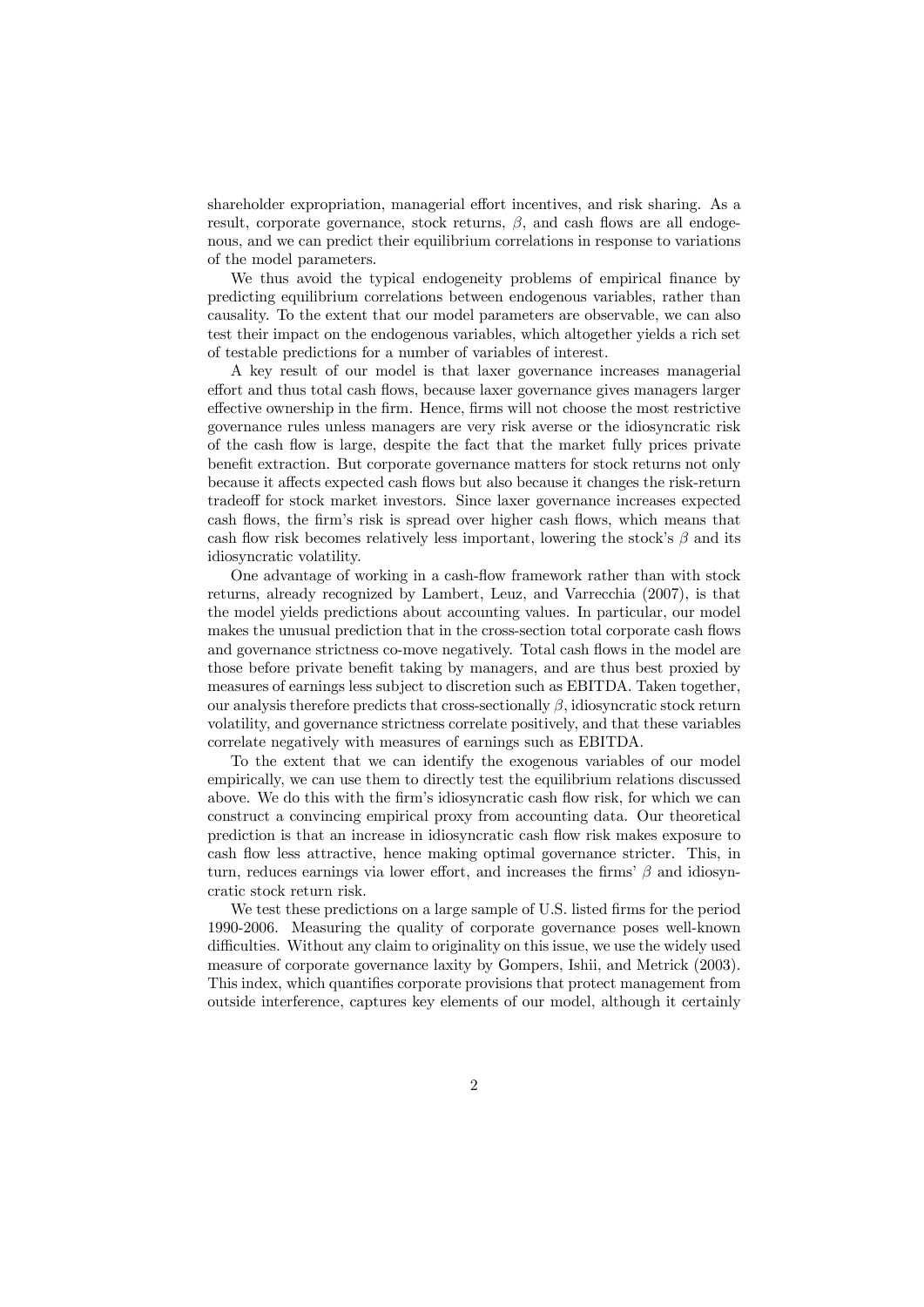fails to capture some other components of corporate governance.<sup>3</sup>

Using this measure, we conduct two sorts of tests. First, we regress our endogenous variables GIM Index,  $\beta$ , and accounting earnings on an empirical proxy of idiosyncratic cash flow risk. Since our model predicts a clear causality, we can use straightforward OLS and do not have to concern ourselves with identification issues. To our knowledge we are the first to construct an empirical proxy of idiosyncratic cash flow volatility and to investigate its relationship with corporate governance, earnings, and stock return beta.<sup>4</sup> Second, and even more simply, we calculate the empirical correlations between our endogenous variables. Without an exception, all these tests lend strong support to our theory.5

From an empirical point of view, measurement errors are typically large for the estimation of average stock returns (and therefore of abnormal returns), while the estimation of stock return volatility needed for our theory is usually more accurate. Indeed, all our estimates are statistically highly significant. And interestingly, while the positive association between governance strictness and abnormal returns identified by Gompers, Ishii and Metrick (2003) seems to disappear for the period 2000-2008 (Bebchuk, Cohen and Wang (2013)), our findings are empirically robust for the period 2000-2006.

Apart from our emphasis on corporate governance, our analysis provides an interesting insight into the link between cash flow volatility and stock return volatility. Conventional wisdom has it that stock markets diversify away idiosyncratic firm risk and only price systematic risk. Our theoretical and empirical analysis shows, however, that idiosyncratic cash flow volatility increases stock return risk, via its influence on managerial effort, and corporate governance. This empirical observation, which is difficult to reconcile with the standard CAPM but consistent with our theory, seems to have gone unnoticed before.

#### Related literature

This paper is related to different strands of the literature.

On the theoretical side, the notion that strict corporate governance entails costs as well benefits is not new. The "incentive approach" to corporate governance (Harris and Raviv, 2010) emphasizes that strict corporate governance can be counterproductive because it disenfranchises managers and thus discourages value creation. The negative effects of strict corporate governance arise from restricting managerial initiative (Burkart, Gromb, Panunzi, 1997), the potential increase in corporate bureaucracy (Herzberg, 2003), and the crowding out of intrinsic motivation by extrinsic motivation (Falk and Koesfeld, 2006). As

 $3Kadyrzhanova$  and Rhodes-Kropf (2011) provide a detailed analysis of the impacts of different components of the GIM Index on firm value.

<sup>4</sup> Bates, Kahle, and Stulz (2009) have used measures of cash flow volatility from EBITDA. But our theory points to the importance of correcting such measures for systematic risk, which we do in our empirical analysis.

<sup>&</sup>lt;sup>5</sup>We deliberately provide only correlations and do not resort to regression evidence, which is fraught with endogeneity problems, as discussed, e.g., by Bhagat, Bolton, and Romano  $(2008)$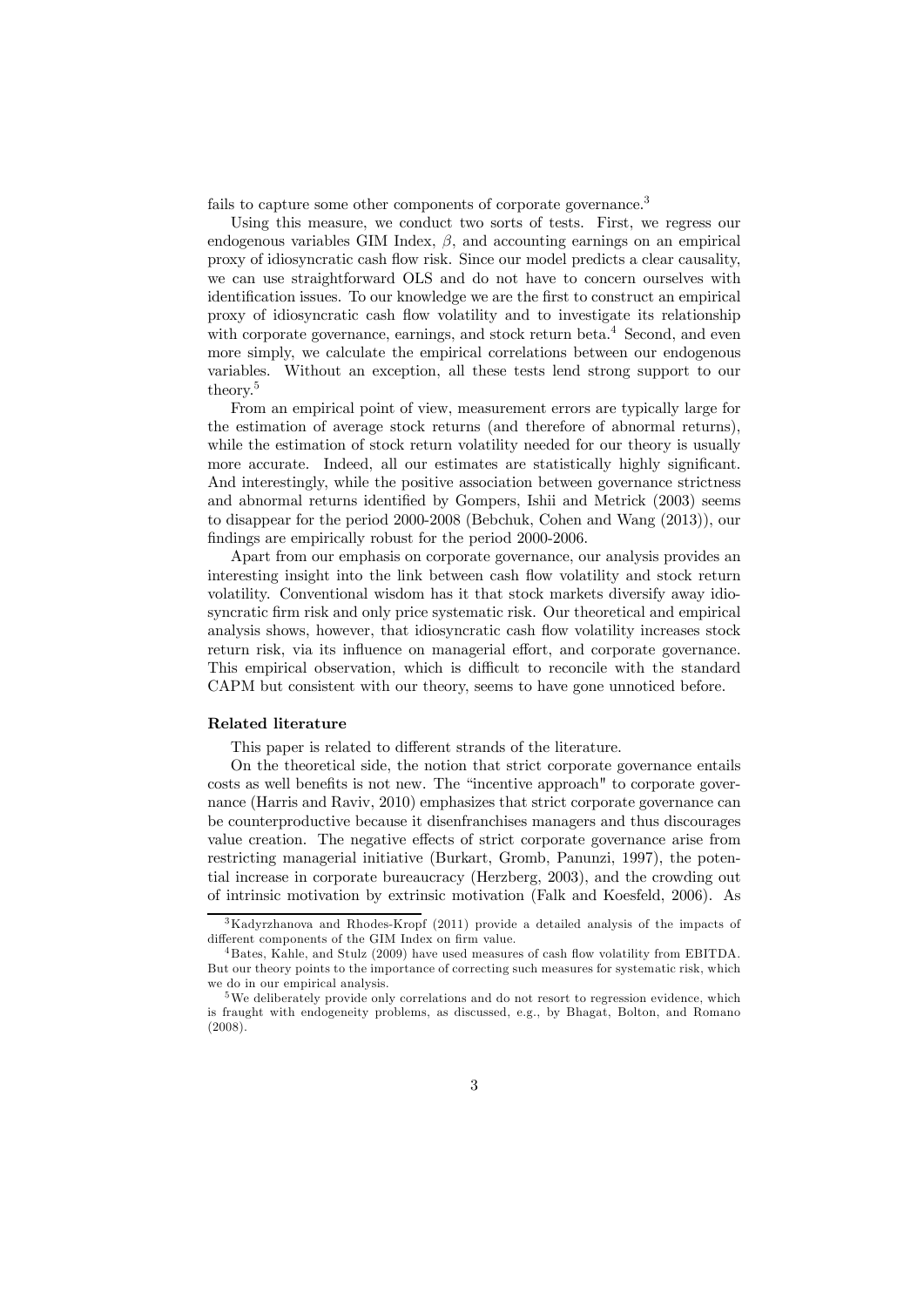Myers (2014) has argued, managerial activity is not simply a mechanic necessity generating rents that should be minimized. In fact, managerial private benefits are also a return to human capital, and managers use and develop this human capital to the shareholders' and their own benefit. In a formal model in this vein, Lambrecht and Myers (2012) argue that managers capture all the firm's residual value, subject to the constraint that shareholders receive a payment stream that makes them indifferent between firing the managers or retaining them. Hence, "'perfect' investor protection gives managers no hope of future rents and no reason to invest in firm-specific human capital" (p.  $1782$ ).<sup>6</sup> Our model differs from this line of thinking as we do not directly assume that stricter governance impedes managerial value creation. Rather, in our model laxer governance makes the manager benefit from the value she creates and thus partially aligns her incentive with those of outside shareholders.

An important recent contribution to the costs and benefits of corporate governance is the work by Kadyrzhanova and Rhodes-Kropf (2011), who analyze the effects of anti-takeover provisions from the perspective of product market competition. They show that governance provisions that protect management from hostile takeovers have countervailing effects. Next to the standard agency costs of managerial entrenchment, their theory identifies a "bargaining effect" that allows protected target firms to extract a higher takeover premium in case of a successful takeover. Empirically, Kadyrzhanova and Rhodes-Kropf (2011) can identify which of the governance provisions of Gompers, Ishii, and Metrick (2003) support one or the other effect. Since our work does not consider takeovers but rather the tradeoff between the creation and distribution of corporate value, these two approaches to the costs and benefits of corporate governance are largely complementary.

On the empirical side our work is related to the studies of the relation between corporate governance and asset pricing, most notably Gompers, Ishi, and Metrick (2003) and after them, Cremers and Nair (2005), Ferreira and Laux (2007), Bebchuk, Cohen, and Ferrell, (2009), Johnson, Moorman and Sorescu (2009), and Acharya, Gottschalg, Hahn, and Kehoe (2011). Giannetti and Koskinen (2010) investigate the effect of investor protection on stock returns and portfolio allocations for cross-border portfolio investments, both theoretically and empirically. All these studies start with the observation that corporate governance is heterogenous among firms or among countries and investigate its implications for share prices or abnormal equity returns. None of these papers

<sup>6</sup>There is a large literature on the problem of managerial effort and corporate governance. See, in particular, Bebchuk and Weisbach (2010), Harris and Raviv (2010), Hellwig (2000), Shleifer and Vishny (1997), Tirole (2001), Vives (2000), and Zingales (2008) for excellent discussions of the costs and benefits of corporate governance. Hellwig (2000), for example, has noted that giving managers residual cash flow rights and reducing external control is akin to giving them ownership status, which is known to create first-best effort incentives.

More specifically, in principal-agent theory it has long been argued that monitoring can have negative incentive effects, as too much information can hurt the principal. The classical paper by Crémer (1995), e.g., shows in an adverse selection environment that restricting the information of principals avoids costly renegotiation of long term contracts. An excellent discussion of incentives in organization theory can be found in Prendergast (1999).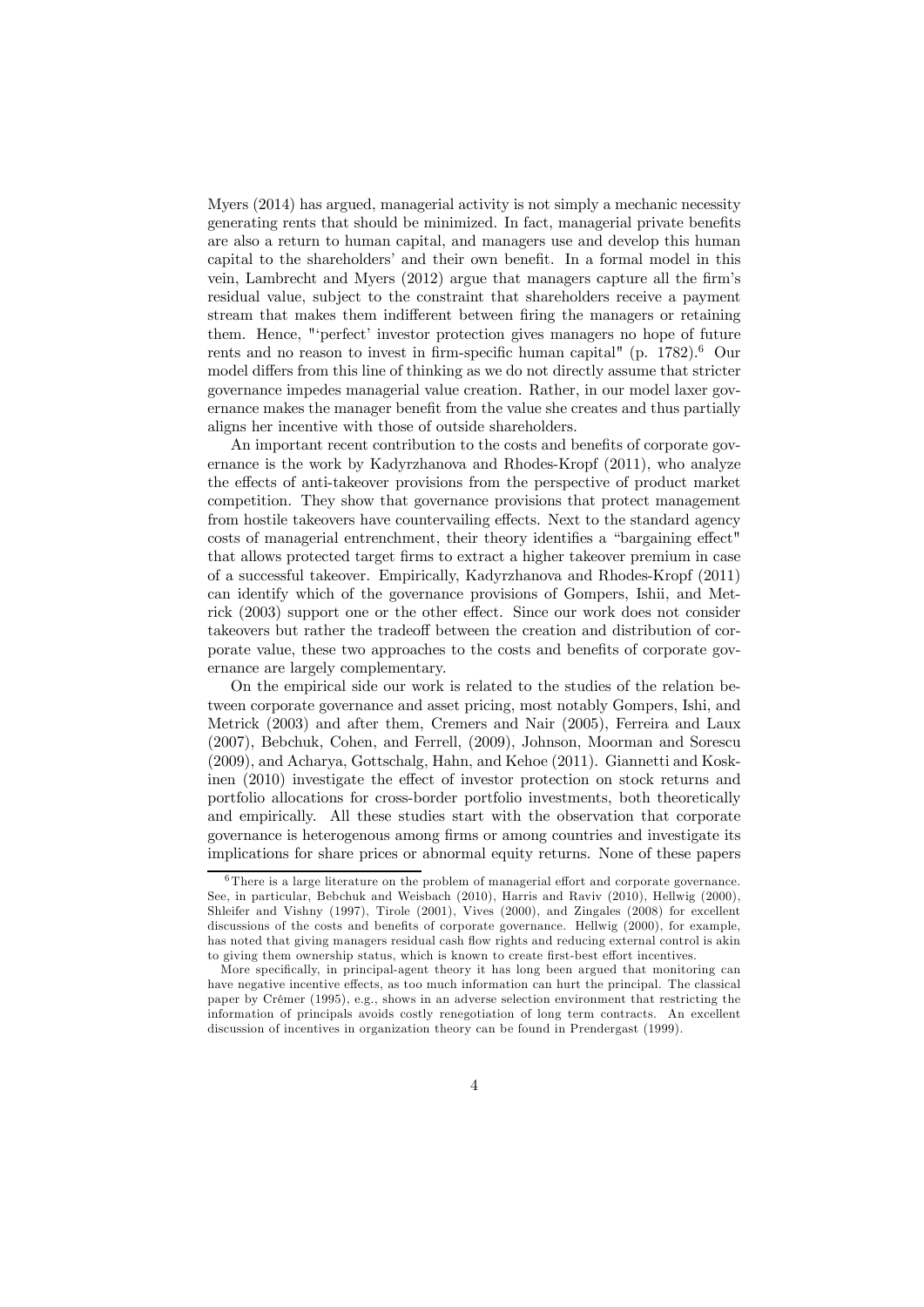endogenizes corporate governance, focusses on its impact on effort, or deals with the relationship between stock return risk, idiosyncratic cash flow volatility, and corporate governance.

Our paper is also related to the literature on opacity and governance, as lax governance is usually associated with little disclosure. In particular, our paper is related to Jin and Myers (2006) who show that lack of transparency increases the  $R<sup>2</sup>$  of stock returns in a cross-country regression. In their theory, stocks are affected by one market factor observable to everyone and two idiosyncratic factors, only one of which is observable also to outsiders. The fact that one factor is observable only to insiders (lack of transparency) allows them to extract private benefits when cash flows are high. This implies that less idiosyncratic risk is impounded into the stock price and thus that the  $R<sup>2</sup>$  of stock returns is larger. Jin and Myers (2006) do not consider the choice of opacity or governance, but simply set out from the observation that opacity/corporate governance is heterogenous across firms. In a microstructure context, this theme is echoed by Easley and O'Hara (2004) who show that uninformed traders require compensation to hold stocks with greater private information.

We are not the first to study the theoretical link between agency problems and the cost of capital resulting from equilibrium capital asset pricing. An important earlier paper is the work of Lambert, Leuz and Verrecchia (2007) who investigate the effects of information disclosure on equilibrium stock returns in a simple CAPM. Like us, they note that agency can best be analyzed in terms of cash flows and then transform their cash-flow based model into one of returns. They show that the quality of accounting information can influence the cost of capital through two effects. A direct effect is that better disclosure affects the firm's assessed covariances with other firms' cash flows, as in the above mentioned literature on opacity and governance. An indirect effect occurs if better disclosure affects the firm's real decisions, which can change the firm's ratio of expected future cash flows to the covariance of these cash flows with the sum of all the cash flows in the market. Our model can be interpreted as an extension of this line of argument to the problem of managerial effort provision, private benefit taking, and corporate governance.

The empirical paper closest to ours is Ferreira and Laux (2007), who find at the U.S. company level that lax governance is associated with low transparency, which they proxy by idiosyncratic return volatility.<sup>7</sup> On this front our results are qualitatively similar: a higher GIM Index (laxer governance) is associated with higher opacity of stock returns, measured as lower idiosyncratic stock return volatility over total volatility. We go beyond Ferreira and Laux (2007) by also considering systematic stock return risk and accounting cash flow variables, and by arguing that the observed governance-risk relation is the result of an equilibrium tradeoff.

The rest of this paper is organized as follows. In Section 1 we present our the-

<sup>7</sup>A related interpretation of idiosyncratic volatility is in terms of the availability of information: high levels of idiosyncratic volatility are associated with more efficient capital allocation (Durnev, Morck, and Yeung 2004) and with stock prices being more informative about future earnings (Durnev et al. 2003).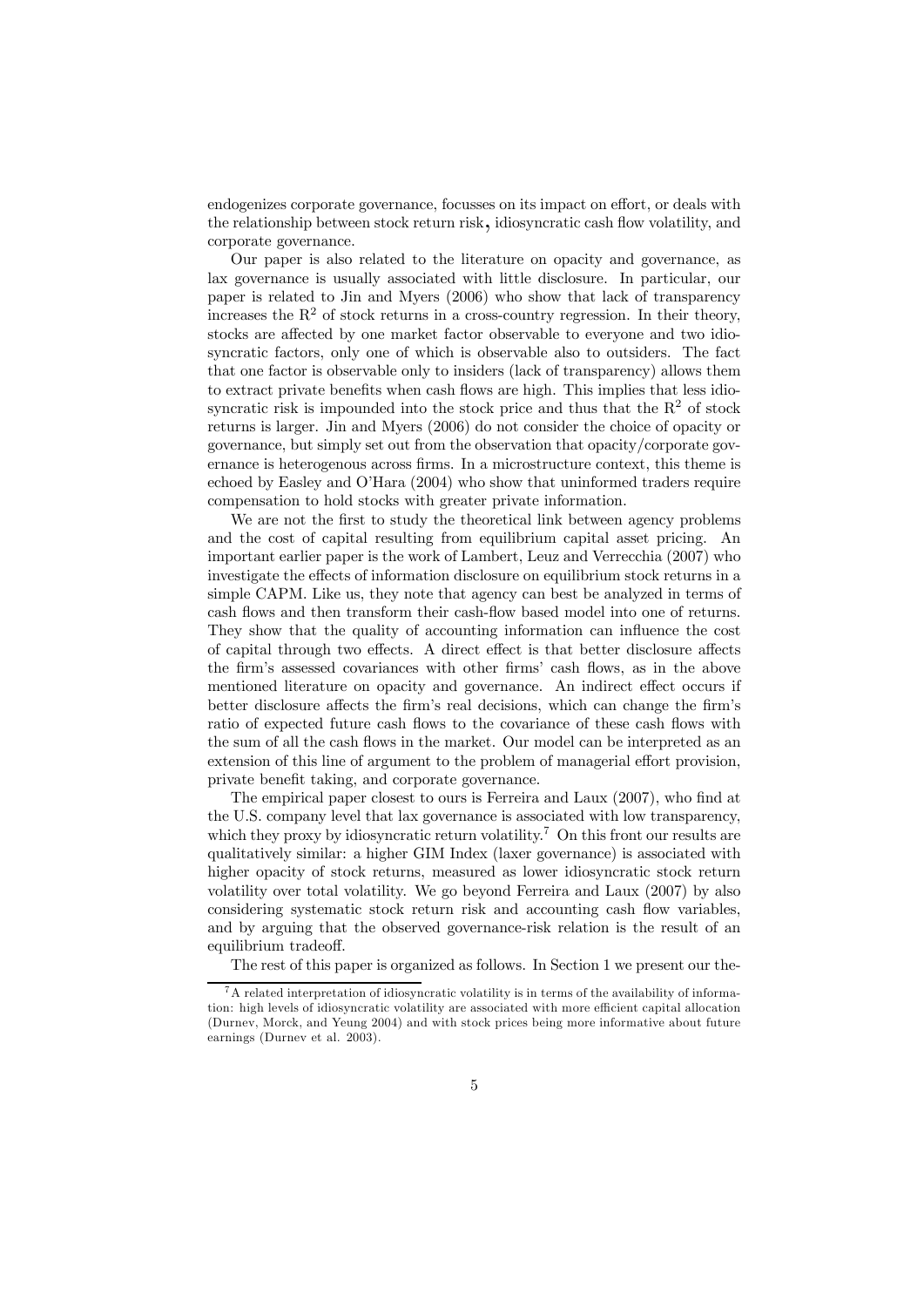oretical model of corporate governance choice and capital market equilibrium, and derive our theoretical predictions. Section 2 describes the data. Section 3 tests our theoretical predictions in various forms, and Section 4 concludes. A detailed description of the GIM Index is provided in Appendix A.

# 1 The model

### 1.1 Set up

The structural model developed in this section embeds corporate governance in the basic CAPM in order to generate testable hypotheses about the relations between corporate governance, cash flow, and stock return variables. In the model, neither does corporate governance drive cash flows nor vice versa, as both are endogenous and driven by the same factors. Variations in these factors will generate the comparative statics that can be tested empirically.

Consider a competitive capital market with representative firm  $i$ , run by an owner/manager. The model has three dates. At date 0, the owner/manager, with initial ownership  $\pi_0$ , decides about the corporate governance regime  $q_i$  of the firm.<sup>8</sup> In corporate governance regime  $q_i$  the owner/manager extracts a share  $g_i$ ,  $0 \le g_i \le 1$ , of realized cash flows  $C_i$  for her private benefit, leaving an amount of cash flow  $(1 - g_i) C_i$  to outside shareholders. The owner/manager appropriates a monetary equivalent  $\phi g_i C_i$  of realized cash flows. The dilution parameter  $\phi$ ,  $0 \le \phi \le 1$ , is exogenous, common to all firms and depends on aggregate factors such as the legal framework or the overall governance standards in the market.  $q_i$  describes the laxity of corporate governance: the larger  $q_i$ the less the owner/manager is monitored and the higher are managerial private benefits.  $g_i$  captures how well the manager is protected from interference by outside shareholders and is thus a theoretical counterpart to the GIM Index (see Appendix A for a detailed description).

At date 1 the firm's shares are publicly traded at the competitive price  $P_{i1}$ . At this price also the owner/manager trades her initial ownership stake. We take her trading decision as exogenous, driven by a number of factors outside our model, and denote by  $\overline{\pi}_i$ ,  $0 \leq \overline{\pi}_i \leq \pi_0$ , the equity stake that the owner/manager keeps.<sup>9</sup> We assume that  $\overline{\pi}_i < \phi$ .<sup>10</sup> Thus the owner/manager sells the quantity  $\hat{\pi}_i = \pi_0 - \overline{\pi}_i \geq 0$  and uses the proceeds to buy the market portfolio and the risk free-asset.

<sup>&</sup>lt;sup>8</sup>The assumption  $\pi_0 = 1$  would correspond to the case of a hypothetical initial founder/manager, or founding family, who chooses the best long-term governance structure before taking the firm public. Our theory holds for any  $\pi_0 \leq 1$ .<br><sup>9</sup>Clearly, the owner-manager's ownership decison is more complex than what our simple

models covers. If she has strong preferences for private control of the firm,  $\overline{\pi}_i$  is likely to be close to  $\pi_0$ ; otherwise, or if she is severely wealth-constrained, has strong liquidity preferences, or if the sale is driven by a generational transition,  $\overline{\pi}_i$  is likely to be smaller.

 $10$  Hence, we assume that managerial ownership is not too large, which is certainly the relevant case in our U.S. stock market data. In our sample, managerial ownership is typically very low, with a median value below 1.5 % according to Execucomp (reporting ownership data for the top 5 highest paid employees according to SEC rules).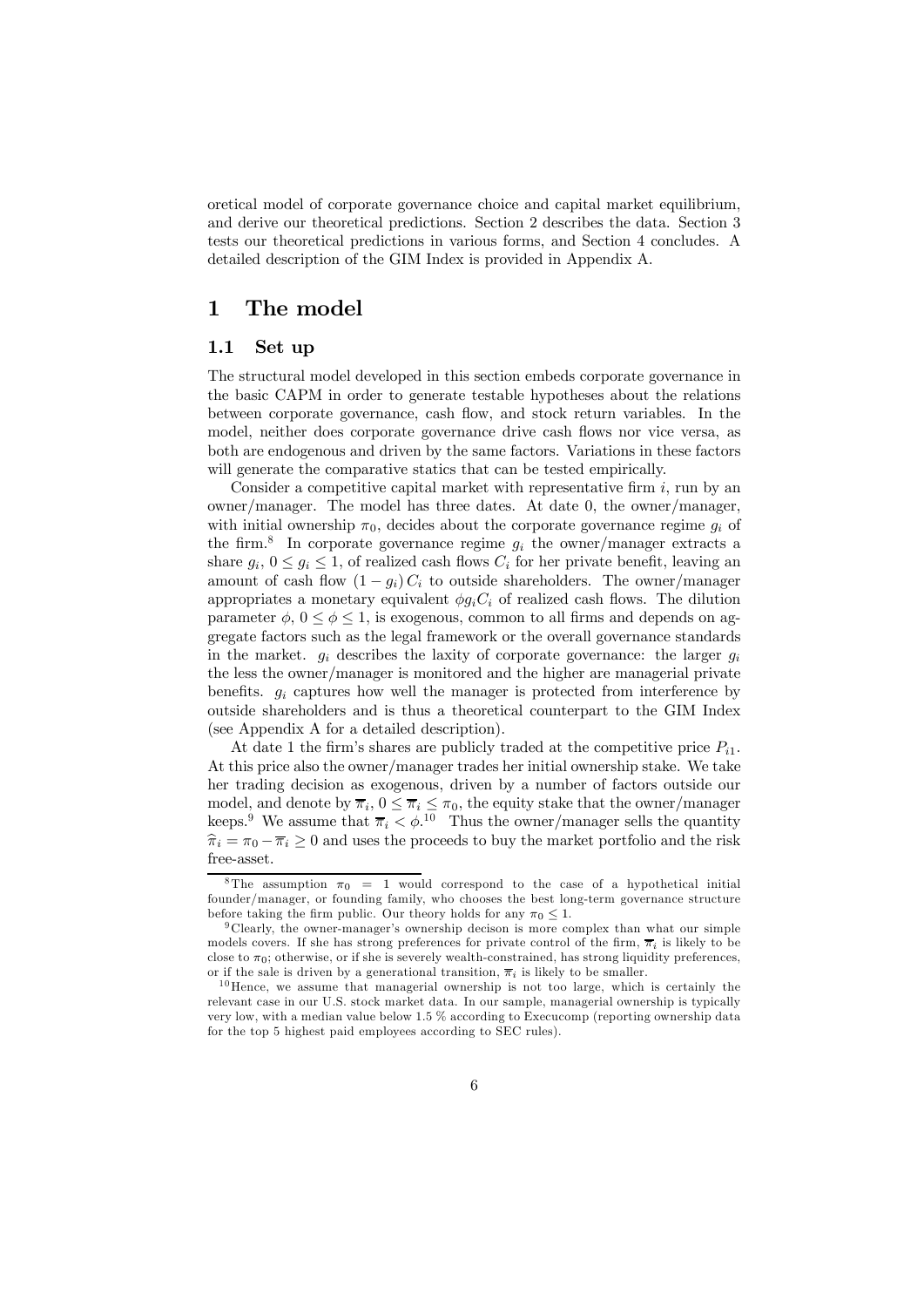At date 2 the owner/manager exerts a privately observed effort  $e_i$  to increase cash flows, taking as given the firm's governance  $g_i$ . Managerial effort has a private cost with monetary equivalent

$$
\frac{e_i^2}{2}.\tag{1}
$$

which is standard in the literature. For simplicity, we assume that cash flows only accrue at the final date. The date-2 cash flow of firm  $i$  is assumed to be given by the standard one-market factor model

$$
C_i = \theta_i e_i + B_i (R_M - R_f) + \varepsilon_i \tag{2}
$$

where  $R_M$  is the market factor with expected value  $\overline{R}_M$  and variance  $\sigma_M^2$ ,  $\varepsilon_i$  is random with mean 0 and variance  $\sigma_i^2$ ,  $cov(\varepsilon_i, R_M) = 0$ ,  $R_f$  is the riskfree interest rate,  $B_i$  is constant, and  $\theta_i \geq 0$  describes the marginal impact of managerial effort on cash flow. We call  $\theta_i$  the effort multiplier; it measures the manager's specific contribution to firm value.

Stock market investors, who have mean-variance preferences over wealth at date 2, have homogenous expectations at date 1 and therefore invest according to two-fund separation and price the firm's shares in line with the classical CAPM. Investors take the firm's corporate governance as given and correctly anticipate the owner/manager's effort choice and public cash flows  $(1 - g_i) C_i$ at date 2.

When selling the stake  $\hat{\pi}_i$  of her firm, the owner-manager realizes cash of  $\hat{\pi}_i P_{i1}$ , out of which she invests  $m_i \geq 0$  in the market portfolio, whose price we normalize to 1, and keeps the rest in the risk-free asset. Hence the owner/manager's final wealth consists of the public cash flows from her stake  $\overline{\pi}_i$ in her own firm, the monetary value of her private benefits, her holding of the market portfolio, and of the safe asset. It is convenient to denote

$$
s_i = \phi g_i + \overline{\pi}_i (1 - g_i) = \overline{\pi}_i + (\phi - \overline{\pi}_i) g_i,
$$
\n(3)

which is the owner-manager's exposure to cash flows:  $\phi g_i$  is the exposure to cash flows through private benefits, and  $\overline{\pi}_i (1 - g_i)$  is the exposure to cash flows through ownership.

The owner/manager's final wealth therefore is

$$
W_i = \overline{\pi}_i (1 - g_i) C_i + \phi g_i + m_i (1 + R_M) + (\hat{\pi}_i P_{i1} - m_i) (1 + R_f)
$$
 (4)

$$
= s_i C_i + \hat{\pi}_i P_{i1} (1 + R_f) + m_i (R_M - R_f).
$$
 (5)

Like all other investors, the owner-manager is risk averse, with mean-variance utility

$$
U_i = EW_i - \frac{\lambda_i}{2}var(W_i) - \frac{e_i^2}{2}
$$
\n
$$
(6)
$$

where  $\lambda_i$  denotes her risk aversion, and variance

$$
var(W_i) = \sigma_M^2 (s_i B_i + m_i)^2 + s_i^2 \sigma_i^2.
$$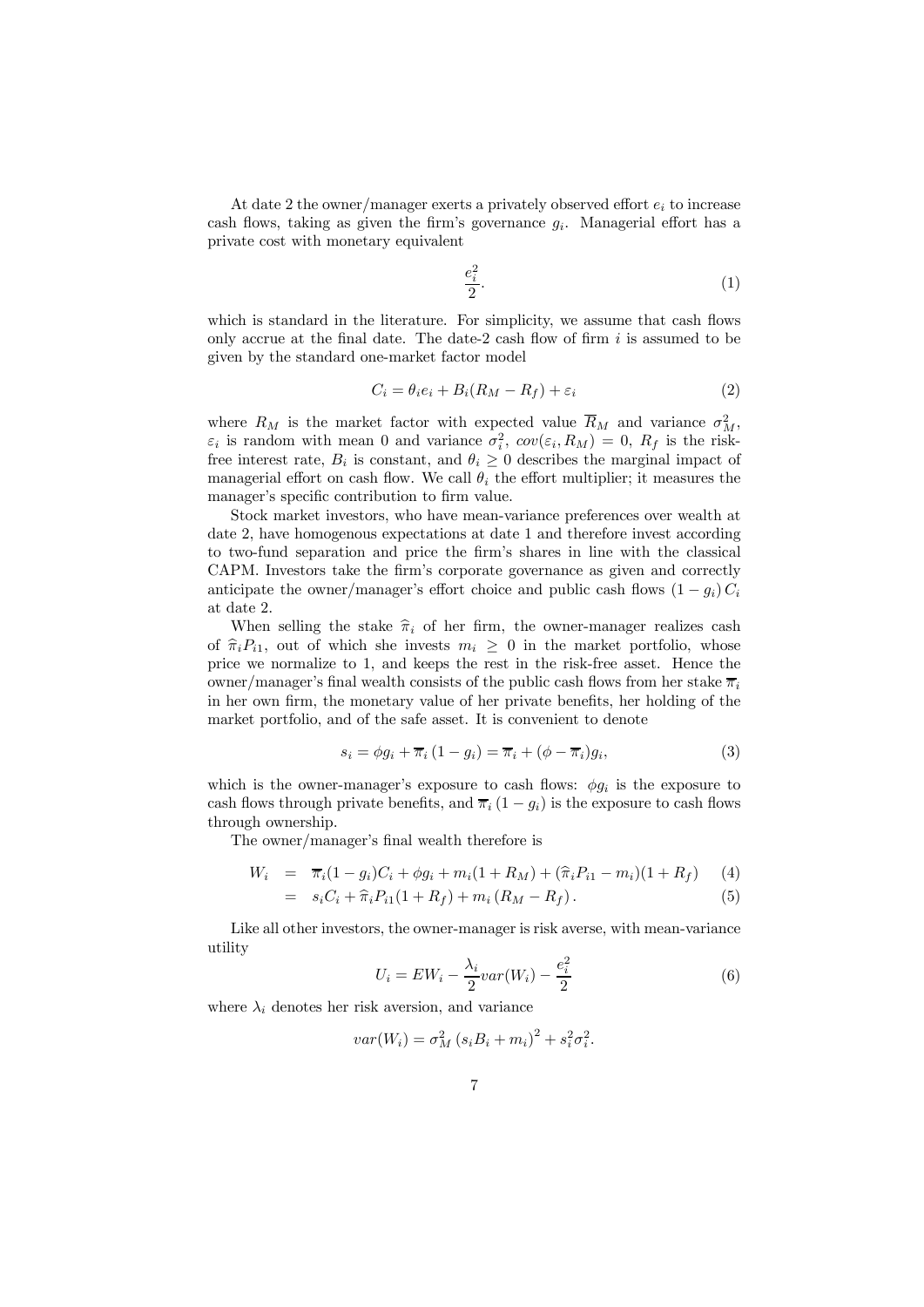Our results are driven by cash flow risk and managerial moral hazard. Risk and its impact are measured by the parameters  $\lambda_i$ ,  $B_i$ ,  $\sigma_M^2$ , and  $\sigma_i^2$ . Managerial moral hazard depends on  $\theta_i$ , the effect of effort on cash flow, and  $\phi$ , the ease with which private benefits can be appropriated.

## 1.2 Effort choice

We solve the model backwards, first determining the owner-manager's effort at date 2, then the share price and the owner/manager's portfolio decision at date 1, and then the corporate governance regime  $q_i$  at date 0. Hence, the ownermanager determines  $q_i$  knowing that she will later adjust her shareholdings, but that the stock market will price her trading decision.

Since effort is additively separable in our model, inserting (2) into (6) yields the first-order condition for effort choice as

$$
e_i = s_i \theta_i. \tag{7}
$$

# 1.3 Capital market equilibrium

Pricing at date 1 is a simple application of the traditional CAPM. By the CAPM,  $P_{i1}$  adjusts such that the expected return of firm *i* is

$$
ER_i = R_f + \beta_i(\overline{R}_M - R_f) \tag{8}
$$

where  $R_i = P_{i2}/P_{i1} - 1$  is the holding-period rate of return of firm i's shares, and

$$
\beta_i = \frac{cov(R_i, R_M)}{var(R_M)}.\tag{9}
$$

Substituting for  $R_i$  into the CAPM formula (8) yields

$$
\frac{EP_{i2}}{P_{i1}} - 1 = R_f + \frac{cov(R_i, R_M)}{var(R_M)}(\overline{R}_M - R_f).
$$
 (10)

By  $(2)$ ,

$$
P_{i2} = (1 - g_i) C_i = (1 - g_i) (\theta_i e_i + B_i (R_M - R_f) + \varepsilon_i)
$$
 (11)

which implies

$$
cov(R_i, R_M) = cov(\frac{P_{i2} - P_{i1}}{P_{i1}}, R_M)
$$
  
= 
$$
\frac{(1 - g_i) B_i}{P_{i1}} \sigma_M^2.
$$
 (12)

From  $(10)$ , the expected rate of return of stock  $i$  therefore is

$$
E\frac{P_{i2}}{P_{i1}} - 1 = R_f + \frac{(1 - g_i)B_i}{P_{i1}}(\overline{R}_M - R_f).
$$
 (13)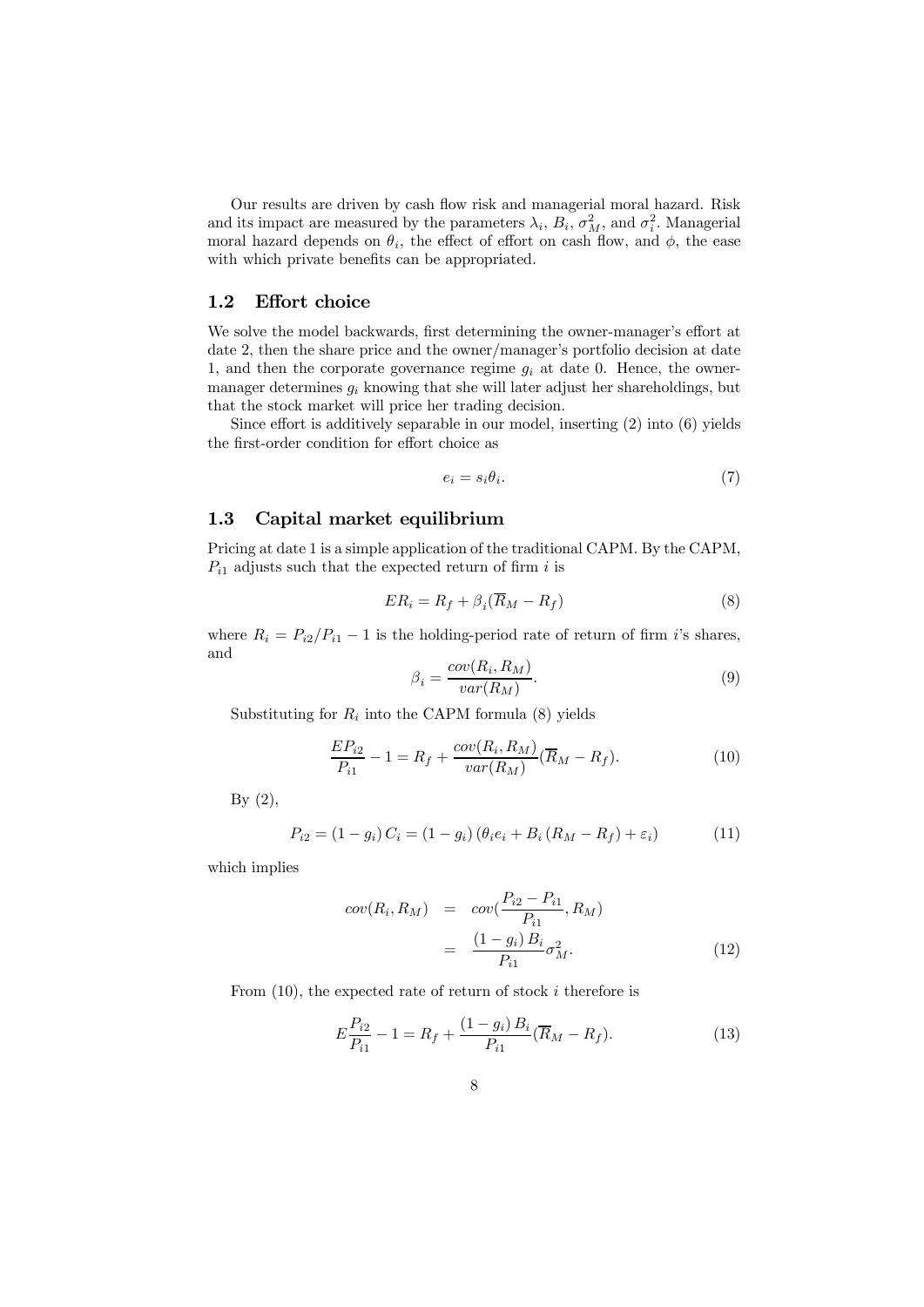Substituting for  $P_{i2}$  in (13) from (11) yields  $P_{i1}$ , the firm's date-1 market value:

$$
(1 - g_i) (\theta_i e_i + B_i (\overline{R}_M - R_f)) = (1 + R_f) P_{i1} + (1 - g_i) B_i (\overline{R}_M - R_f)
$$

$$
\Rightarrow \quad P_{i1} = \frac{1 - g_i}{1 + R_f} \theta_i e_i. \tag{14}
$$

Combining (14) with (11) and (7) yields

$$
R_i = \frac{P_{i2}}{P_{i1}} - 1 \tag{15}
$$

$$
= \frac{\theta_i e_i + B_i (R_M - R_f) + \varepsilon_i}{\theta_i e_i} (1 + R_f) - 1 \tag{16}
$$

$$
= R_f + \frac{B_i (1 + R_f)}{\theta_i^2 s_i} (R_M - R_f) + \frac{1 + R_f}{\theta_i^2 s_i} \varepsilon_i
$$
 (17)

Equation (17) describes the classic linear regression of firm stock returns on the market excess return. In this regression, the observed beta is given by

$$
\beta_i = \frac{B_i (1 + R_f)}{\theta_i^2 s_i} \tag{18}
$$

$$
= \frac{B_i\left(1 + R_f\right)}{\theta_i^2 \left(\overline{\pi}_i + \left(\phi - \overline{\pi}_i\right)g_i\right)}.\tag{19}
$$

Writing the idiosyncratic return component in (17) as

$$
\eta_i = \frac{1 + R_f}{\theta_i^2 s_i} \varepsilon_i,\tag{20}
$$

one can re-write (17) in the standard form

$$
R_i = R_f + \beta_i (R_M - R_f) + \eta_i \tag{21}
$$

which is the stochastic version of the expected-return CAPM equation  $(8)$ , where the standard deviation of idiosyncratic returns is

$$
\sigma_{\eta i} = \frac{1 + R_f}{\theta_i^2 s_i} \sigma_i.
$$
\n(22)

(16) and (18) show that stock returns and beta do indeed not depend directly on governance: the impact of governance on earnings is anticipated and rationally priced by the market. However, governance impacts the stock market variables indirectly through its effect on effort. Higher effort impacts current and future prices ( $P_{i1}$  and  $P_{i2}$ ) similarly (with marginal effect  $(1 - g_i) \theta_i$ , appropriately discounted). But since it does not affect cash flow risk, it affects returns only via the baseline effect on  $P_{i1}$ . Higher effort, which increases future and current prices, therefore reduces returns and their riskiness. What seems counterintuitive is that effort reduces expected returns. However, the explanation is simple: since effort increases future earnings and current prices, it reduces systematic and idiosyncratic risk per unit of investment and therefore investors require a lower expected return to invest in the firm.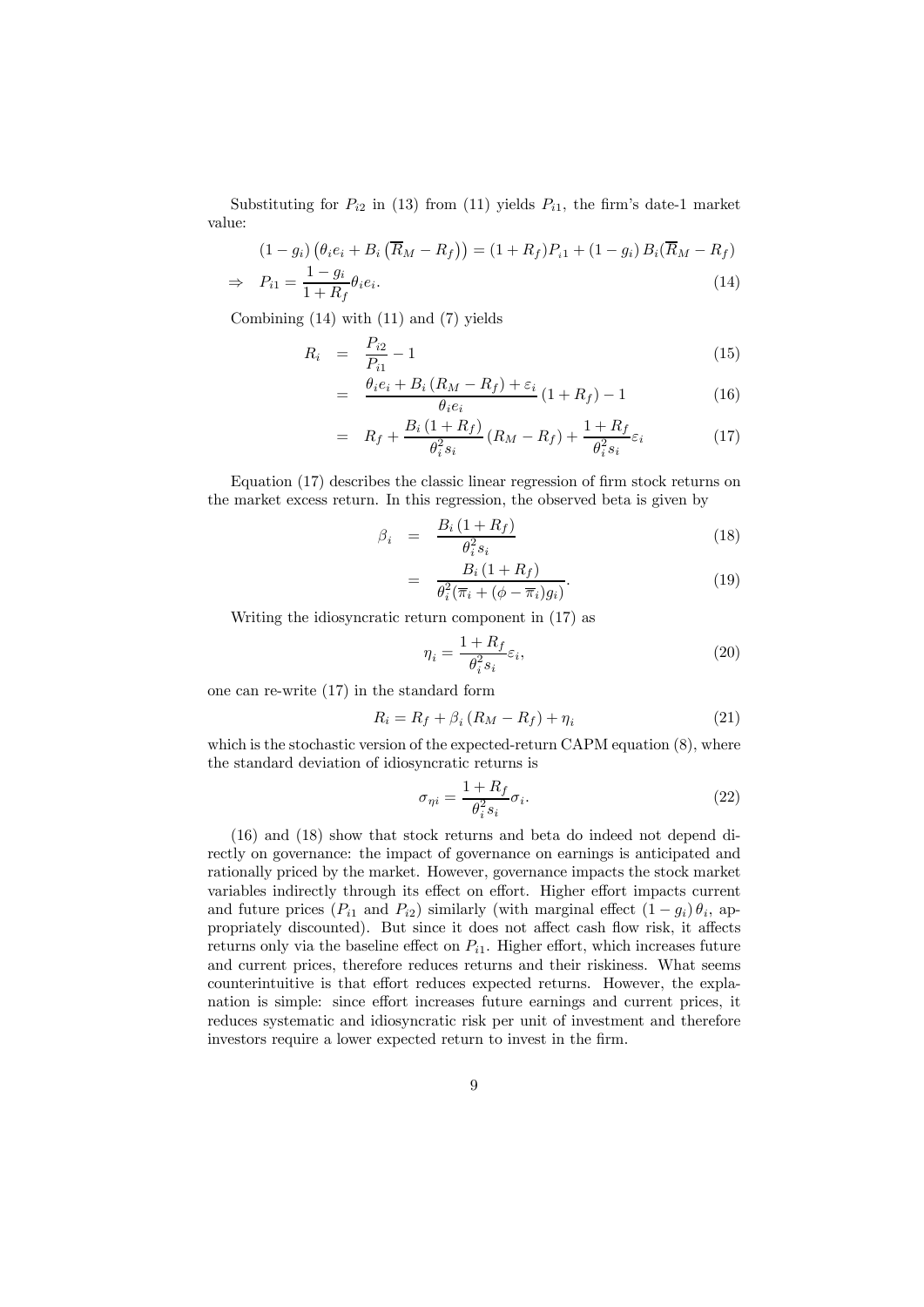### 1.4 Portfolio choice

When the owner/manager chooses her market portfolio  $m_i$ , the market takes the corporate governance choice  $g_i$  as given, correctly anticipates the induced value of effort as a function of  $q_i$  and  $\overline{\pi}_i$ , and sets the stock price accordingly.

Using the optimal effort and the equilibrium stock price in (14), the objective function (6) of the owner/manager becomes

$$
U_{i} = \frac{1}{2} s_{i}^{2} \theta_{i}^{2} + (s_{i} B_{i} + m_{i}) \left( \overline{R}_{M} - R_{f} \right) + (1 - g_{i}) \, \widehat{\pi}_{i} \theta_{i}^{2} s_{i} - \frac{\lambda_{i}}{2} \left( \sigma_{M}^{2} \left( s_{i} B_{i} + m_{i} \right)^{2} + s_{i}^{2} \sigma_{i}^{2} \right). \tag{23}
$$

Through her exposure to the firm's cash flow, the owner/manager is exposed to idiosyncratic risk  $\sigma_i^2$  and market risk  $\sigma_M^2$ . She therefore chooses  $m_i$  such as to hedge the risks from ownership and governance. For simplicity, we ignore the short-selling constraint  $0 \leq m_i \leq \hat{\pi}_i P_{i1}$ , which will be satisfied at the unconstrained optimum if  $\hat{\pi}_i$  is sufficiently large. The interior optimum then is given by

$$
\frac{\partial U_i}{\partial m} = \overline{R}_M - R_f - \lambda_i \sigma_M^2 (s_i B_i + m_i) = 0 \tag{24}
$$

from which

$$
m_i = \frac{\overline{R}_M - R_f}{\lambda_i \sigma_M^2} - (\phi g_i + \overline{\pi}_i (1 - g_i)) B_i.
$$
 (25)

The manager's optimal exposure to the market in (25) is composed of her standard demand for the market portfolio in a mean-variance framework,  $\frac{R_M - R_f}{\lambda_i \sigma_M^2}$ , minus the term  $(\phi g_i + \overline{\pi}_i (1 - g_i)) B_i$ , which hedges the manager's exposure to the systematic component of her firm's cash flows.<sup>11</sup> Note that the manager is exposed to the firm's risk even if she reduces her ownership to  $\overline{\pi}_i = 0$  because of her private benefits that derive from cash flows.

Inserting (24) into (23) yields

$$
U_i = \frac{1}{2} s_i^2 \theta_i^2 + (1 - g_i) \hat{\pi}_i \theta_i^2 s_i - \frac{\lambda_i}{2} s_i^2 \sigma_i^2 + \frac{(\overline{R}_M - R_f)^2}{2 \lambda_i \sigma_M^2}
$$
(26)

This is the owner/manager's objective function when she determines her preferred level of governance,  $g_i^*$ .

**Proposition 1** The optimal corporate governance regime is unique and is given by

$$
g_i^* = \frac{\widehat{\pi}_i \theta_i^2 (\phi - 2\overline{\pi}_i) - (\phi - \overline{\pi}_i) \overline{\pi}_i (\lambda_i \sigma_i^2 - \theta_i^2)}{(\phi - \overline{\pi}_i) \left[ (\phi - \overline{\pi}_i) (\lambda_i \sigma_i^2 - \theta_i^2) + 2\widehat{\pi}_i \theta_i^2 \right]},
$$
\n(27)

at an interior solution. If idiosyncratic risk  $\sigma_i^2$  and managerial risk aversion  $\lambda_i$ are sufficiently large, then  $g_i^* = 0$ .

 $11$ This is a standard result in the literature, because if the manager holds a fraction of her wealth in the firm, the portfolio choice problem becomes an optimization problem with an additional constraint (see Mayers (1973) and Anderson and Danthine (1981) for the general case where an asset is constrained).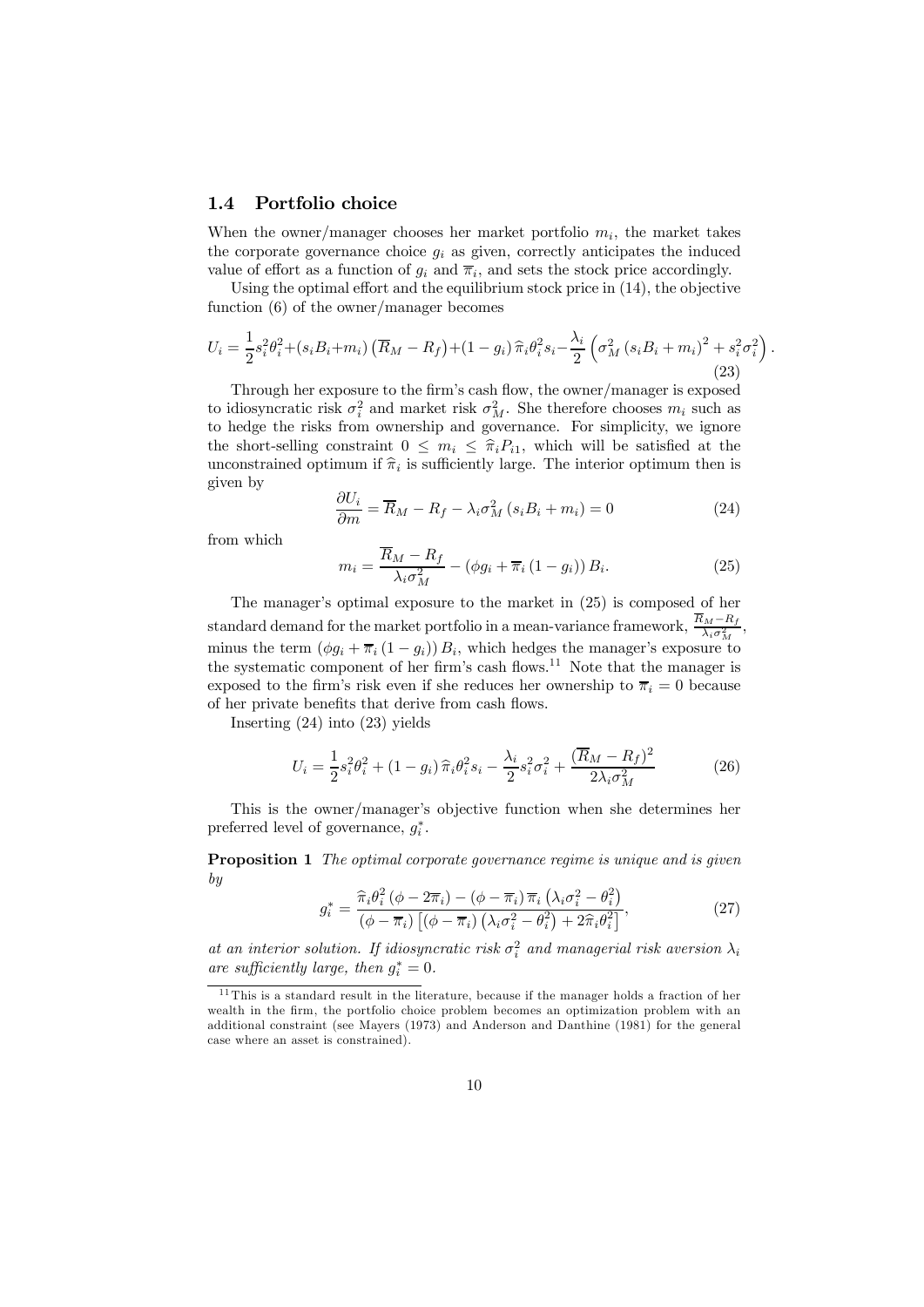Proof. If  $\lambda_i \sigma_i^2 (\phi - \overline{\pi}_i) > \theta_i^2 (\phi + \overline{\pi}_i - 2\pi_0)$  the objective (26) is inversely U-shaped as a function of  $g_i$ . Differentiating yields

$$
\frac{\partial U_i}{\partial g_i} = -(\phi - \overline{\pi}_i) \left( (\phi - \overline{\pi}_i) g_i + \overline{\pi}_i \right) \left( \lambda_i \sigma_i^2 - \theta_i^2 \right) + \widehat{\pi}_i \theta_i^2 \left( (\phi - \overline{\pi}_i) \left( 1 - 2g_i \right) - \overline{\pi}_i \right).
$$
\n(28)

The maximum therefore is positive iff

$$
\widehat{\pi}_i \theta_i^2 \left( \phi - 2\overline{\pi}_i \right) > \left( \phi - \overline{\pi}_i \right) \overline{\pi}_i \left( \lambda_i \sigma_i^2 - \theta_i^2 \right). \tag{29}
$$

In this case, the solution is interior and (27) obtains. Otherwise,  $g_i^* = 0$ .

If  $\lambda_i \sigma_i^2 (\phi - \overline{\pi}_i) < \theta_i^2 (\phi + \overline{\pi}_i - 2\pi_0)$  the objective (26) is convex and increasing on  $(0, 1)$  as a function of  $g_i$ , in which case  $g_i^* = 1$ .<sup>12</sup>

Proposition 1 trades off the costs and benefits of governance in (26) with all their ramifications with respect to managerial effort, the firm's market value, and the manager's portfolio choice. The first, fundamental, observation stems from (7) and the structure of  $s_i = (\phi - \overline{\pi}_i) g_i + \overline{\pi}_i$ , the owner/manager's exposure to cash flows: laxer governance increases the manager's cash flow exposure and therefore effort.

The term  $\frac{1}{2} s_i^2 \theta_i^2$  in (26) then is the equilibrium value of  $s_i \theta_i e_i - \frac{1}{2} e_i^2$  in (6) and (5), the manager's expected cash flow gain net of effort costs. The term  $(1 - g_i) \hat{\pi}_i \theta_i^2 s_i = \hat{\pi}_i P_{i1} (1 + R_f)$  reflects the fact that laxer governance increases effort but decreases public cash flows which has an ambiguous impact on the price,  $P_{i1} = \frac{1-g_i}{1+R_f} \theta_i^2 s_i$ , at which the owner/managers sells her share  $\hat{\pi}_i$ . Finally, the term  $-\frac{\lambda_i}{2} s_i^2 \sigma_i^2$  in (26) represents the impact of higher cash flow exposure on the manager's disutility from risk. Note that increased exposure to market risk through the firm's cash flow is neutralized by the manager's portfolio adjustment in (24).

The trade off between the costs and benefits of an increase in governance laxity can be understood in terms of a risk-effort tradeoff from the two basic effects of managerial cash flow diversion. On the one hand, the proportional extraction of risky cash flows is like owning a risky asset, the demand for which depends on risk aversion and the risk of the asset. On the other hand proportional extraction of risky cash flows is like giving the owner/manager variable pay, which increases the owner/manager's incentives to generate cash flows through effort because she partially benefits from the additional cash flow produced.

Note that managerial effort is important in the determination of the corporate governance regime. If the agent who makes the governance choice contributes nothing to cash flows ( $\theta_i = 0$ ), then (26) implies that she would optimally choose the strictest possible governance rules. Otherwise, she would pay the cost of lax governance without any benefit in terms of additional cash flows.

<sup>&</sup>lt;sup>12</sup>This case cannot occur if  $2\pi_0 \geq \phi + \overline{\pi}_i$ , i.e. if initial ownership is sufficiently large or if final ownership is sufficiently small.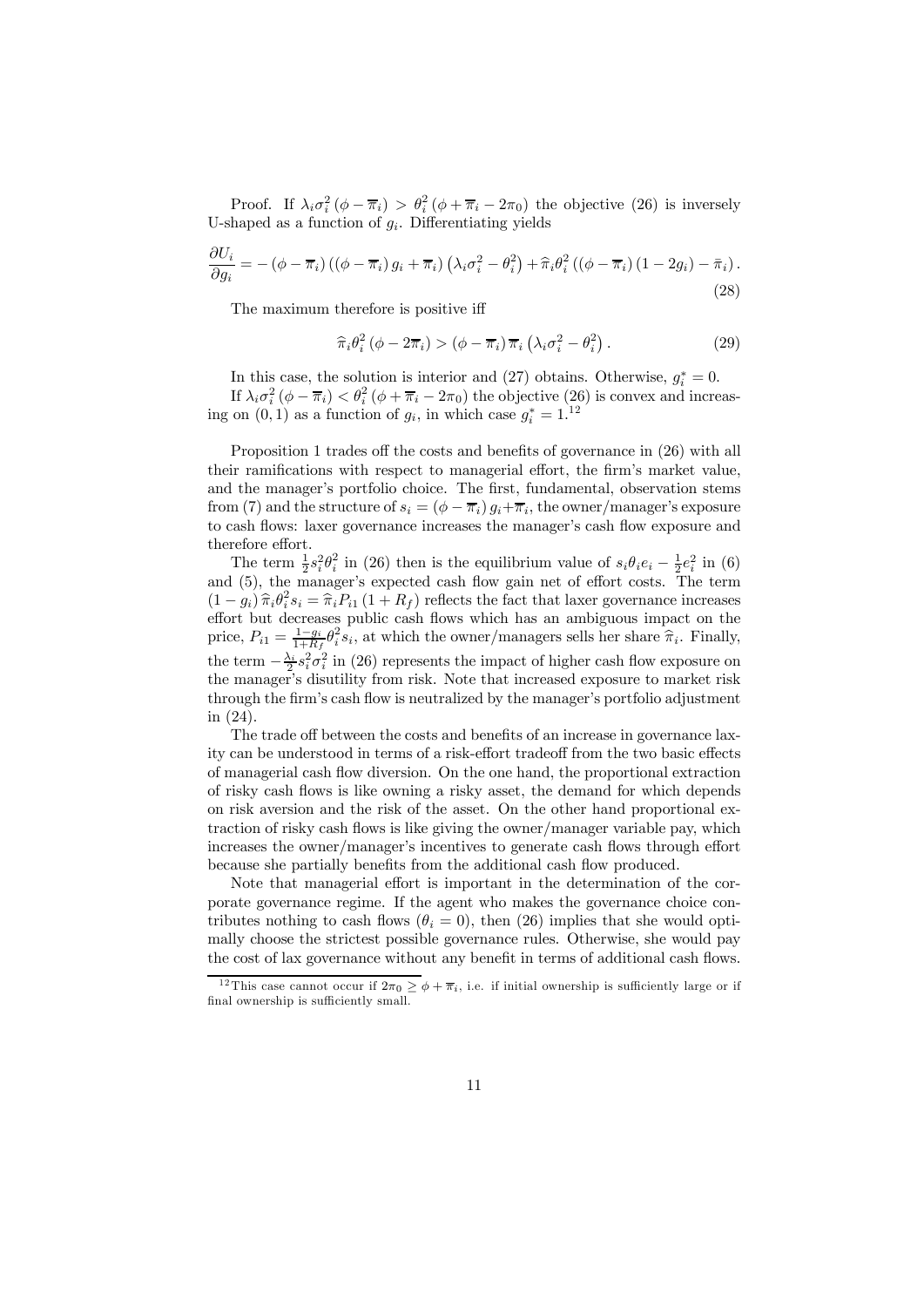### 1.5 Testable Propositions

In our model, we do not assume that corporate governance has a causal effect on stock prices, nor the opposite. Instead, governance  $g_i$  and cash flow  $C_i$  on the one hand, and stock returns  $R_i$ , idiosyncratic stock risk  $\sigma_{\eta i}^2$ , and  $\beta_i$  on the other hand, are endogenous, driven by the same set of exogenous parameters. The closed form solution for the optimal governance regime established in Proposition 1 allows us to find the equilibrium relation between the endogenous variables by differentiating the equilibrium expressions (27), (19), and (22) with respect to the exogenous parameters. Two firm-specific exogenous parameters are of particular interest here, idiosyncratic cash flow volatility  $\sigma_i$  and the manager's effort multiplier  $\theta_i$ .

Consider first an increase in  $\sigma_i$ , a parameter for which we can construct a good empirical proxy from public accounting information, as we will show in the next section. It is easy to see from (27) that  $\frac{dg_i^*}{d\sigma_i} < 0$ . Economically, this follows directly from the fact that access to cash flows through lax governance is like ownership of the cash flow. Hence, the owner/manager's demand for lax governance declines with the idiosyncratic risk of cash flows.

To understand  $\sigma_i$ 's impact on  $\beta_i$  recall that from (19)  $\beta_i$  declines with  $g_i$ and note that  $\sigma_i$  does not impact  $\beta_i$  directly. Hence,  $\frac{d\beta_i}{d\sigma_i} = \frac{d\beta_i}{dg_i^*}$  $\frac{dg_i^*}{d\sigma_i} > 0$ . The intuition is that an increase in  $\sigma_i$  causes  $g_i^*$  and hence  $s_i$  to decline. This lowers optimal effort  $e_i = s_i \theta_i$ , which, in turn, lowers cash flows. Hence, the idiosyncratic risk is now spread over lower cash flows, which means that the systematic part of the cash flow risk  $(B_i)$  becomes relatively more important.

The effect of  $\sigma_i$  on idiosyncratic stock return volatility in (22) follows the same logic, and is even stronger, because  $\sigma_i$  increases  $\sigma_{\eta i}$  directly. Hence,  $\frac{d\sigma_{\eta i}}{d\sigma_i}$  > 0.

To trace the impact of  $\sigma_i$  on the firm's equilibrium expected cash flow  $E(C_i)$ , note that laxer governance increases expected cash flow indirectly via higher effort, so that  $\frac{dE(C_i)}{dg_i^*} > 0$ . Since  $\frac{dg_i^*}{d\sigma_i} < 0$  as argued above, we have  $\frac{dE(C_i)}{d\sigma_i} < 0$ . In contrast, the impact of  $\sigma_i$  on expected public cash flows,  $(1 - g_i^*) E(C_i)$  is ambiguous, because laxer governance lowers the fraction  $1 - g_i^*$  of expected cash flows that public shareholders appropriate.

The above results are summarized in the following proposition.

**Proposition 2** When idiosyncratic cash flow volatility  $\sigma_i$  changes, the equilibrium values of  $\beta_i$  and  $\sigma_{ni}$  move in the same direction, and opposite to that of the governance variable  $g_i$  and expected total cash flow  $E(C_i)$ . The dependence is as follows:

$$
\sigma_i \nearrow \searrow \searrow \searrow \searrow \nearrow \nearrow \nearrow
$$

The impact of changes of the effort multiplier  $\theta_i$  can be assessed in a similar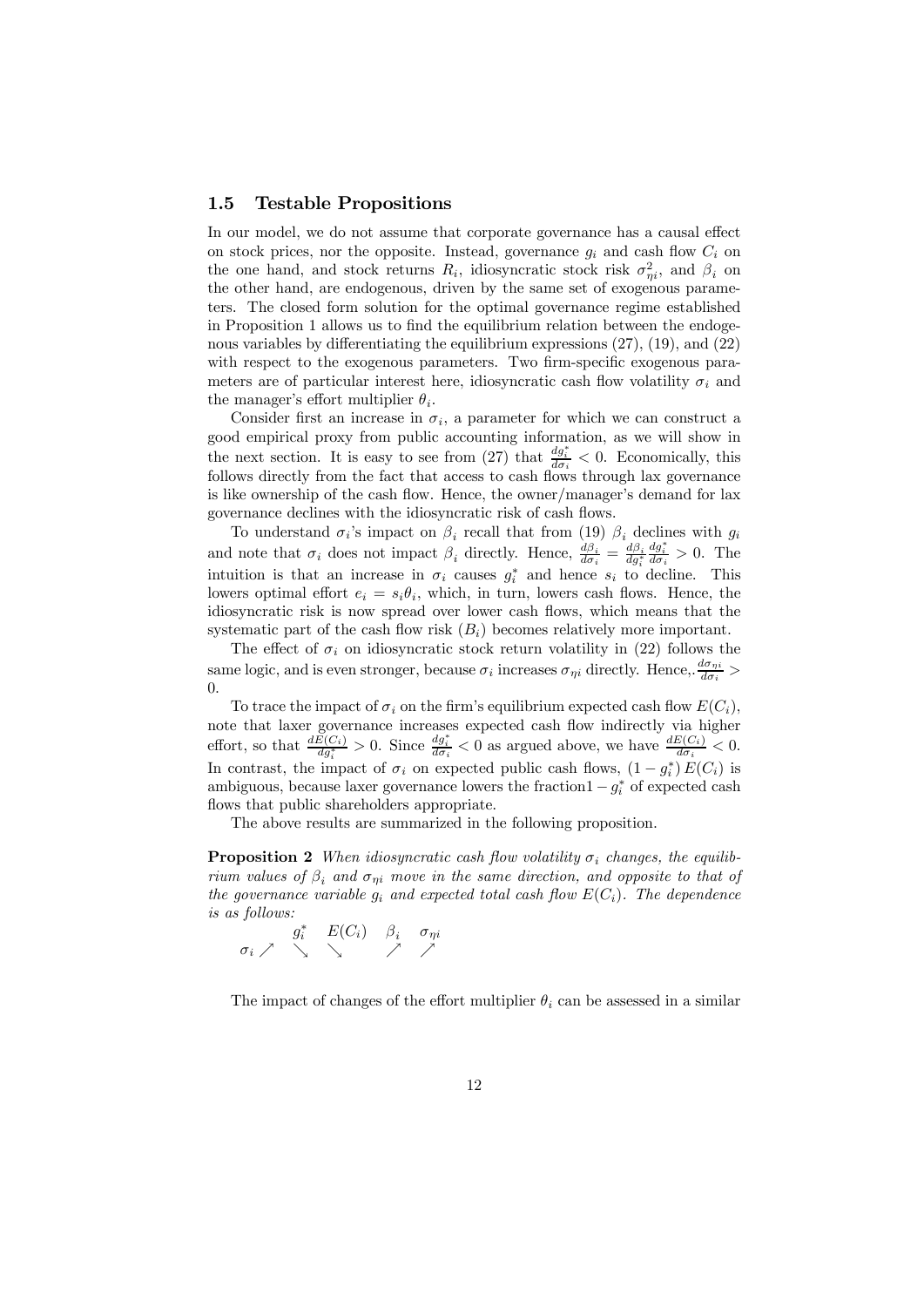way to  $\sigma_i$ . In particular, differentiating (27) yields

$$
\frac{dg_i^*}{d\theta_i} = \frac{2\theta_i\lambda_i\sigma_i^2\phi\left(\pi_0 - \overline{\pi}_i\right)}{\left(\lambda_i\sigma_i^2\left(\phi - \overline{\pi}_i\right) - \theta_i^2\left(\phi - 2\pi_0 + \overline{\pi}_i\right)\right)^2} > 0
$$

Intuitively, a higher effort multiplier puts more weight on effort in the riskeffort tradeoff described above, and therefore makes the owner/manager want to have more cash flow exposure. As in the earlier discusson, the direct impact of  $\theta_i$  on  $\beta_i$  and  $\sigma_{ni}$  is negative, because the increased additive effort reduces the risk components of returns through the baseline effect. This can again be easily seen from (18) and (22). Hence, the direct and indirect effect of  $\theta_i$  have the same sign.

However, the effort multiplier is more difficult to proxy for empirically. But regardless of which of the two exogenous parameters moves, the induced correlations between the endogenous variables are the same. Without resorting to causal statements as in Proposition 2, we can summarize these predictions as follows.

**Proposition 3** When any of the parameters  $\sigma_i$  or  $\theta_i$  changes, the equilibrium values of  $\beta_i$  and  $\sigma_{\eta i}$  move in the same direction, and opposite to that of the governance variable  $g_i$  and of the expected cash flows  $E(C_i)$ . The detailed correlation is as follows:

$$
E(C_i) \quad \begin{array}{ccc} & g_i^* & E(C_i) & \beta_i \\ \beta_i & - & - \\ \sigma_{\eta i} & - & - \\ \end{array}
$$

# 2 Data

Not all our theoretical variables are easily observable empirically. In this section, we describe the choice and construction of our empirical variables.

#### 2.1 Corporate governance

As noted in the introduction, measuring corporate governance poses serious difficulties.<sup>13</sup> An important practical index is the index compiled by the IRRC (Investor Responsibility Research Center) that has been used by Gompers, Ishii and Metrick (2003) in the construction of their own index. The GIM Index includes 24 anti-takeover provisions such as the existence of a staggered board, poison pills, supermajority voting requirements, etc. A full description is given in Appendix A. The GIM Index therefore describes how much management is protected from outside interference and provides a plausible proxy for our  $g_i$ 

<sup>&</sup>lt;sup>13</sup> See Bhagat, Bolton, and Romano (2008) for an excellent overview, and Larcker, Richardson, and Tuna (2007) for a detailed principal-component analysis.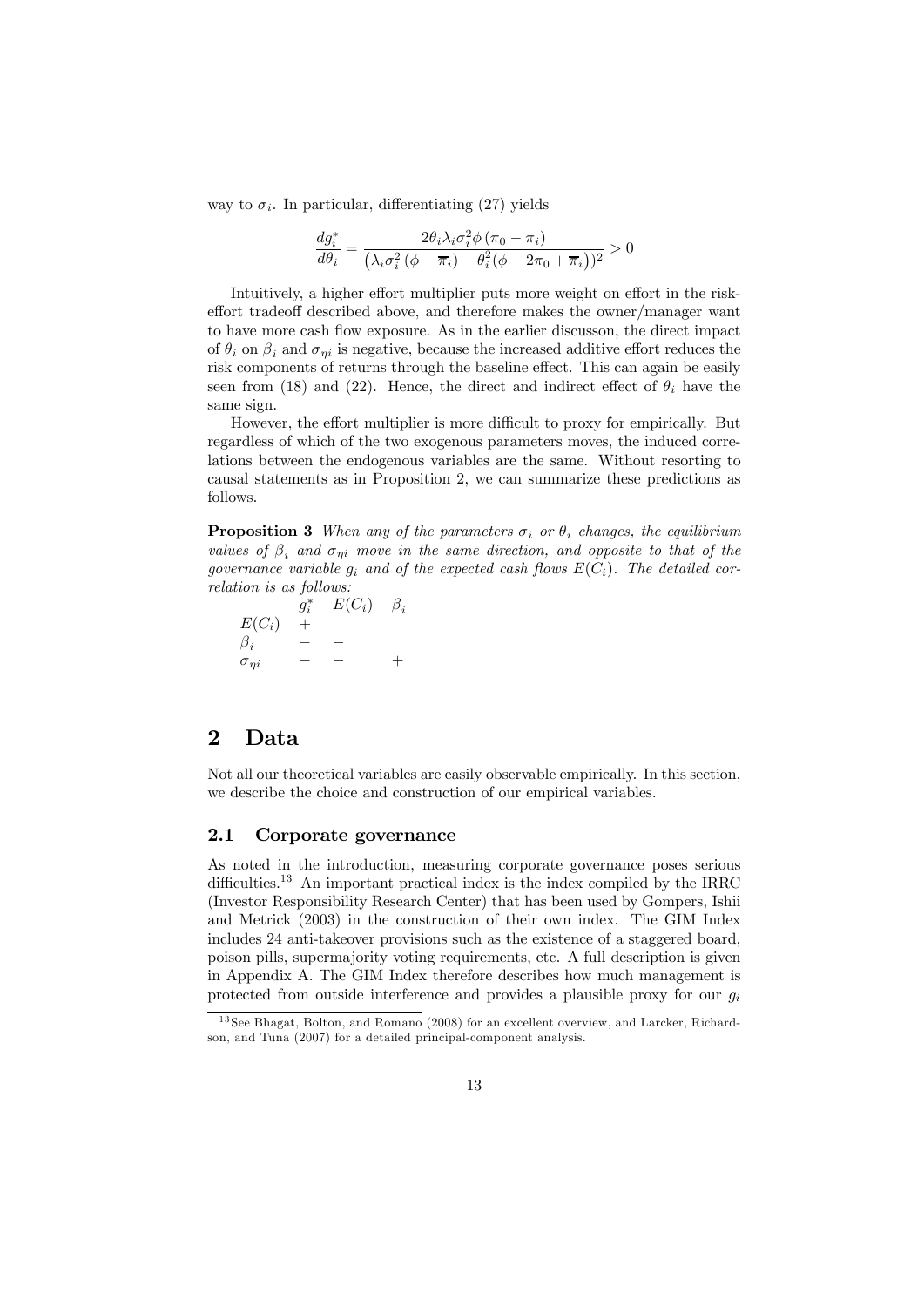variable. It is available for 2, 740 U.S. non financial firms, for the years 1990, 1993, 1995, 1998, 2000, 2002, 2004 and 2006 (in total 10,137 observations). Our sample period is therefore longer than the period in Gompers, Ishii, and Metrick (2003), which allows us to address the objection by Bebchuk, Cohen, and Wang (2013) that the observed positive correlation between the GIM Index and abnormal stock returns disappears after 2000.

As in Bates, Kahle and Stulz (2009), Ferreira and Laux (2007) and others, we exclude financial firms because their regulation, capital structure, and managerial moral hazard is more complex than the structure considered in our model. We also exclude utilities because they are subject to special regulatory supervision.

Figure 1 presents a visual summary of the frequency distribution of the GIM Index values. For expositional reasons we have re-scaled the 19 possible values the GIM Index takes on into 6 values. The mapping is as follows: values (1,2,3) of the GIM Index become 0;  $(4,5,6) \rightarrow 1$ ;  $(7,8,9) \rightarrow 2$ ;  $(10,11,12) \rightarrow 3$ ;  $(13,14,15) \rightarrow 4$ ;  $(16,17,18,19) \rightarrow 5$  is the strictest governance, 5 is the least strict.<sup>14</sup>

#### INSERT Figure 1 HERE

In line with the prediction of proposition 1, the GIM Index is not zero in the large majority of cases indicating that most firms do not choose the strictest possible governance rules. Instead there is substantial heterogeneity in corporate governance levels, and the median is at the centre of the distribution, suggesting that the governance choice is the result of a trade-off.

Furthermore, we observe no major change in the GIM Index over time. Table 1 presents a transition matrix showing the number of changes in the GIM Index for consecutive years over the sample. When a change occurs it is most likely an increase of the GIM Index. Hence, most of the variation in the governance data is cross-sectional and not dynamic.

#### INSERT Table 1 HERE

For this reason we concentrate our analysis on the cross-section of the data (that is on 2740 observations that correspond to the number of firms in the sample) and calculate the average GIM Index of each company in the sample (see Appendix A and Table 2 for the definitions and sources of variables).

#### INSERT Table 2 HERE

<sup>&</sup>lt;sup>14</sup> Values from 20 to 24 are not considered because there are no firms having these values of the GIM Index.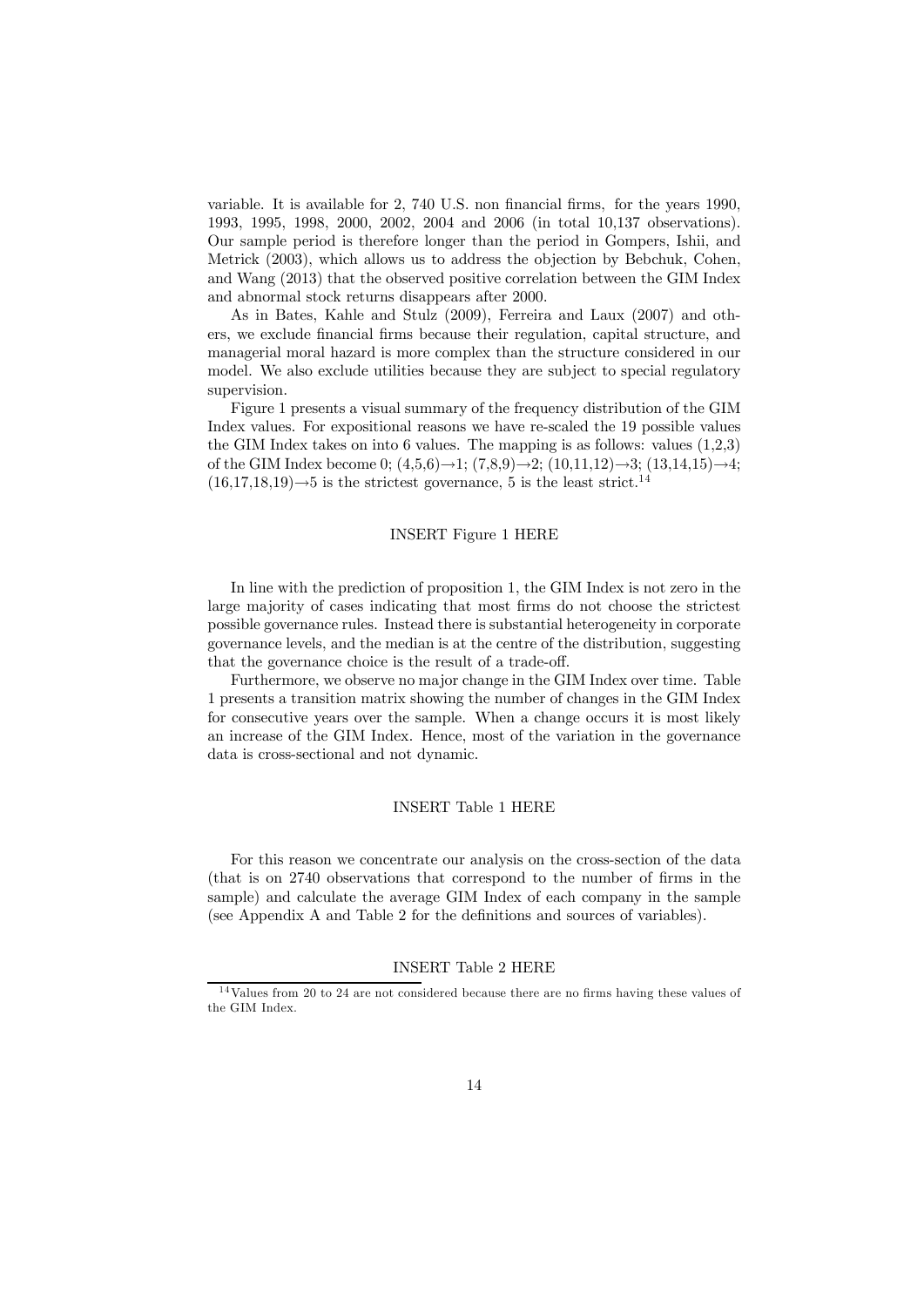Table 3 reports the mean, standard deviation, 5th percentile, median, and 95th percentile of the GIM Index for the companies in our sample.<sup>15</sup>.

#### INSERT Table 3 HERE

The average GIM Index on a scale from 1 to 19 is 8.53 with a standard deviation of 2.53. Thus there is concentration in the middle, but also heterogeneity in the distribution of corporate governance rules: 5% of the firms have a GIM Index below 4.5 and 5% an index above 13.

### 2.2 Cash flows and earnings

In the model, we do not distinguish between cash flows, earnings, and accounting returns, as we abstract from taxes, debt service, depreciation, and other (non-) expenses. Our cash flow variable  $C_i$  therefore relates to cash flows as well as performance from an accounting perspective. Empirically, it corresponds most directly to EBITDA (Earnings Before Interest, Taxes, Depreciation and Amortization), because EBITDA is the least vulnerable to managerial manipulation among the accounting earnings variables. After normalizing for size, we therefore proxy the model's expected public cash flows  $E(C_i)$  by the average of the firms' yearly  $EBITDA_{i,t}$  and we indicate this variable with  $EBITDA_i$ .

Table 3 reports the statistics of  $EBITDA_i$ , indicating that on average corporate earnings are 11% of the total assets with a large dispersion around the mean as indicated by the standard deviation of 15.6%.

With respect to volatility, the theoretical analysis shows that one must disentangle the component of cash flows related to market volatility  $(B_i^2 \sigma_M^2)$  and the cash flow risk specific to firm i, that is  $\sigma_i^2$ . We do this using standard regression analysis. Starting from the 2,740 firms in our sample of the GIM Index for each year, we compute the "market cash flow",  $EBITDA_{M,t}$ , as the weighted average of the ratio between firm cash flow to assets in the sample of that year, with weights given by the firms' market value. For each firm we require at least five observations, and we regress the firms' yearly cash flows over total assets on market cash flow, that is, for each firm  $i$ , we perform the following regression:

$$
EBITDA_{i,t} = \alpha_i + \gamma_i EBITDA_{M,t} + u_{i,t},\tag{30}
$$

where  $EBITDA_{i,t}$  are the cash flows over total assets of firm i at time t (corresponding to  $C_i$  in our model),  $\alpha_i$  is the regression constant, and  $u_{i,t}$  is an error term.

After estimating  $\hat{\alpha}_i$  and  $\hat{\gamma}_i$  for each firm *i*, we calculate the estimated residuals  $\hat{u}_{i,t}$  (that is  $\hat{u}_{i,t} = EBITDA_{i,t} - \hat{\alpha}_i + \hat{\gamma}_i EBITDA_{M,t}$ ). Then for each firm we calculate the volatility of the estimated residuals of each regression which we

 $15$ We reports statistics for the original data because the empirical analysis is performed with the original GIM index based on the full set of provisions.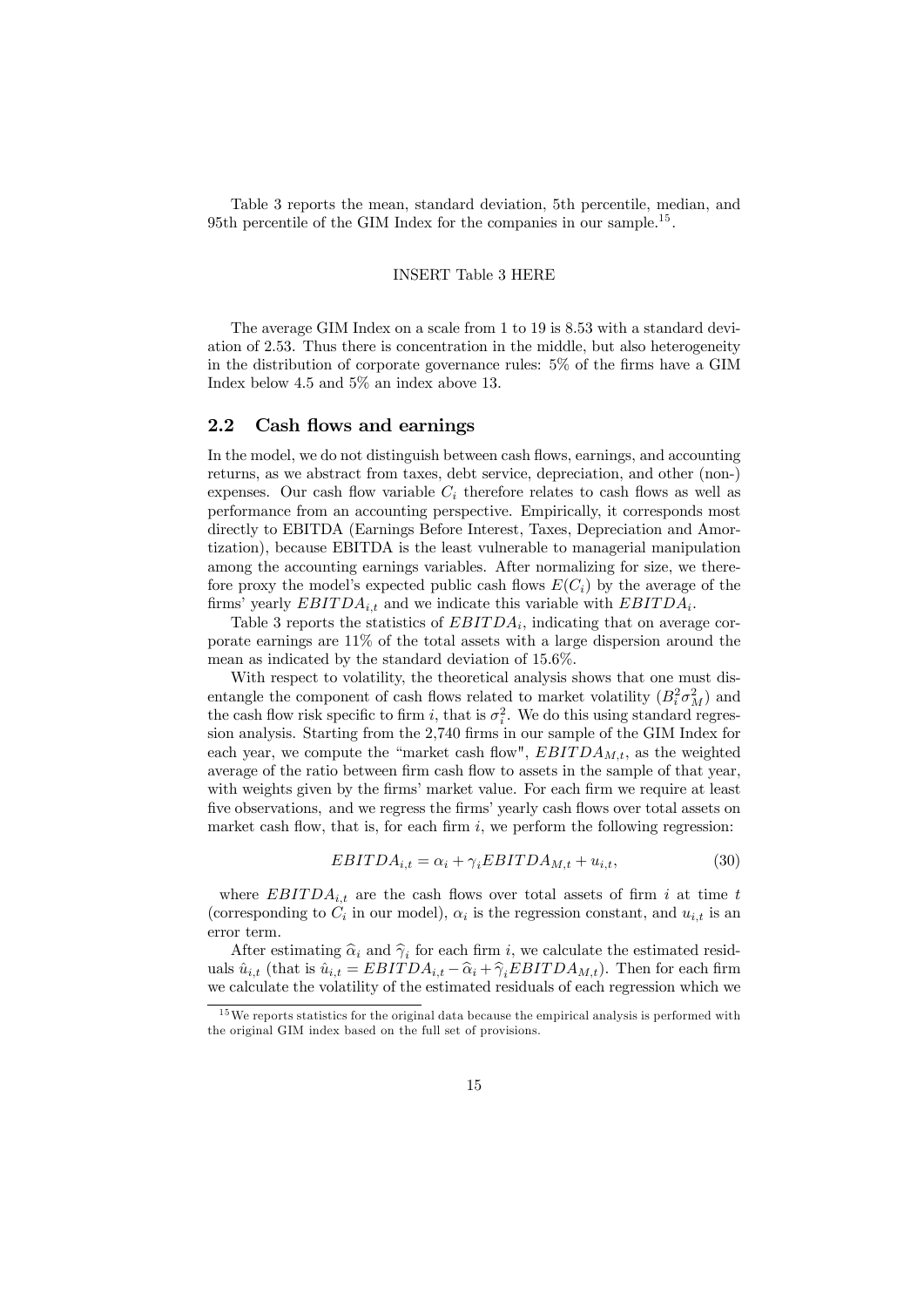call  $ICFV_i$  (Idiosyncratic cash flow volatility), and use this variable as a proxy of the idiosyncratic cash flow volatility  $\sigma_i^2$  in our model.<sup>16</sup>

Table 3 reports the statistics of  $ICFV_i$  for the companies in our sample. The number of firms with at least 5 observations in our sample is 1,678, still large enough to perform a proper cross-sectional analysis. Idiosyncratic cash flow volatility is relatively heterogeneous across firms, with a mean of 4.5% of total assets and a standard deviation of 3.2%. 5% of all firms have an idiosyncratic cash flow volatility of less than 1.1%,  $5\%$  more than 10.1%.

#### 2.3 Stock return beta and idiosyncratic risk

In order to estimate stock return beta,  $\beta_i$ , and idiosyncratic stock return volatility  $\sigma_{\eta_i}^2$  we use the daily stock return data from the Center for Research in Security Prices (CRSP), as documented in Table 2. We follow an approach similar to that of Ferreira and Laux (2007). For each stock  $i$  and each year  $t$  we consider the daily stock return and the daily market return, where the latter is defined as the market value weighted index of stock returns in our dataset. We then perform the standard regression of returns on the market, as in (??). This regression yields  $Beta_{i,t}$ , the beta of stock *i* for the year t, and the residuals  $\eta_{i,t,d}$ for each day  $d$  of the year  $t$  considered. For each year, we can then calculate the volatility  $\sigma_{\eta_{i,t}}^2$  of the daily residuals  $\eta_{i,t,d}$ . Since our sample period ranges from 1990 to 2006 with significant changes in market volatility, we normalize the idiosyncratic stock return volatility by the market volatility  $\sigma_{M,t}^2$ , calculated from daily market returns for the year t. That is we calculate  $IRV_{i,t} = \sqrt{\sigma_{\eta_{i,t}}^2/\sigma_{M,t}^2}$ , the normalized idiosyncratic return volatility of stock  $i$  in year  $t$ . Since in our tests we concentrate on the cross section, we then compute the average of  $Beta_{i,t}$ and  $IRV_{i,t}$  for the years where we have data on the GIM-Index, to obtain the cross-section of our key stock return variables  $Beta_i$  and  $IRV_i$ .

Table 3 shows their descriptive statistics. The average  $Beta_i$  is 1.059 with a standard deviation of 0.5 indicating again a large heterogeneity of systematic risk in our sample. The average  $IRV_i$  is 3.3 with a standard deviation of 1.92, a large dispersion around the mean. Moreover, we find that idiosyncratic stock return volatility is on average three times larger than market volatility, in line with previous empirical evidence (see Ferreira and Laux, 2007). In particular, idiosyncratic volatility represents the larger part of overall stock volatility.

# 3 Empirical Results

Our theoretical analysis has yielded two types of results. First, Proposition 2 predicts the impact of idiosyncratic cash flow volatility, which is exogenous in our model, on various endogenous variables. Second, Proposition 3 predicts the

 $16$ Our approach is similar to Bates. Kahle, and Stulz (2009) who also use EBITDA to estimate cash flow volatilities. However, they do not correct for market risk and the focus of that paper is quite different from ours, as it investigates the role of cash flow volatility for corporate cash holdings.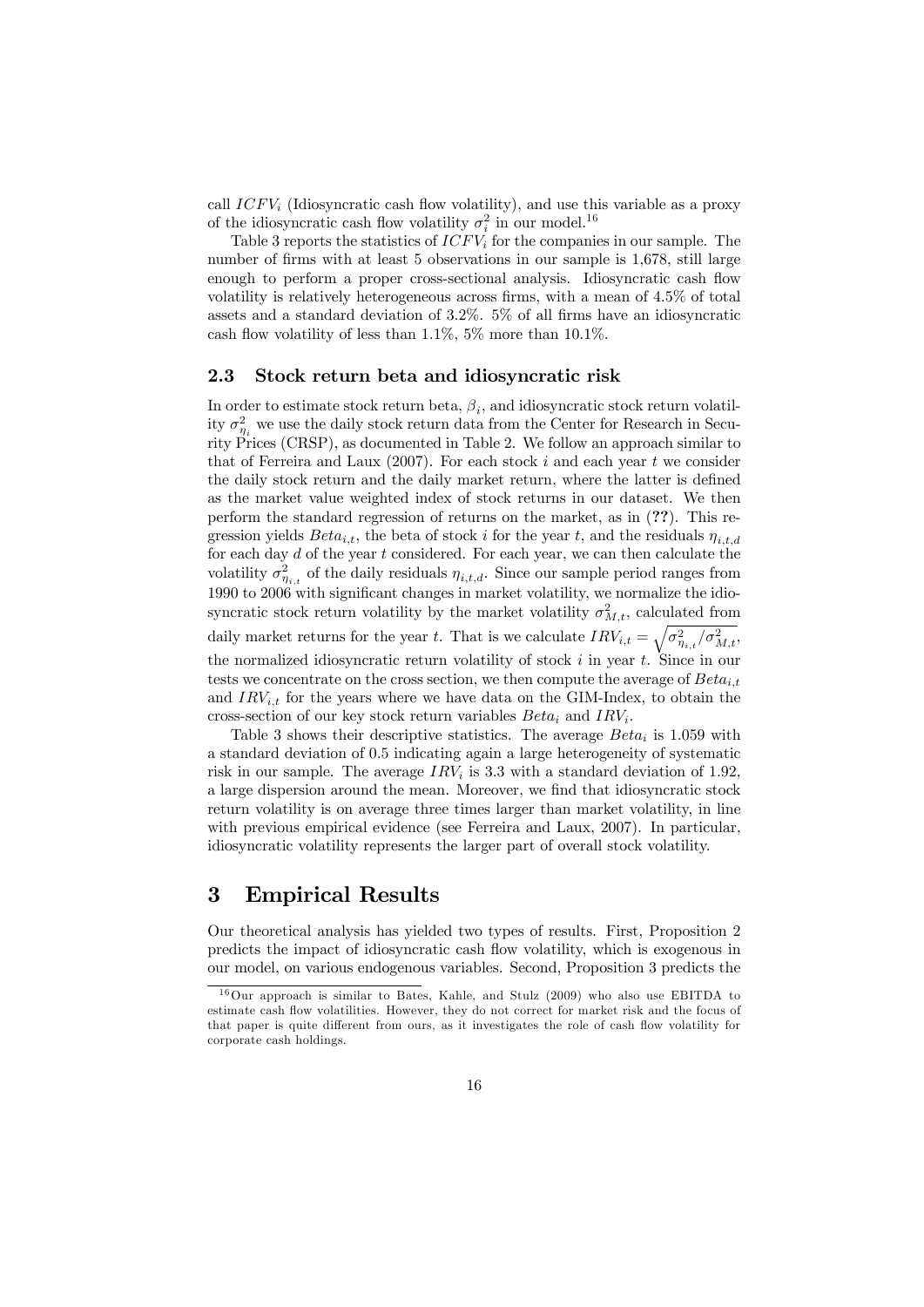correlations between our endogenous variables for a broader set of exogenous variations, which are not necessarily observable. We now test both types of predictions in turn.

### 3.1 Regressions

In this subsection, we regress different endogenous variables on the idiosyncratic cash flow volatility variable  $ICFV$  described above. We winsorize extreme observations at the bottom and top 1% levels to avoid spurious inferences.

We begin with the GIM Index and perform three different cross-sectional regressions. First, as Table 4 shows, the univariate regression yields a coefficient of -10.25 significant at the 1% level. This is in line with our theoretical predictions: companies with lower idiosyncratic cash flow volatility exhibit laxer governance.

#### INSERT Table 4 HERE

In order to verify that this result is not driven by omitted variables we use an extensive number of control variables. In the second regression, we include various balance-sheet variables to control for factors that might induce a spurious correlation. These controls are standard in the literature, including leverage (LEV), Price-to-book-value (PTBV), equity capitalization (SIZE), dividend yield (DY), and firm age (AGE). We measure variables for each firm-year and calculate the averages for our cross-section analysis.<sup>17</sup> Table 4 displays the estimates and shows that the inclusion of control variables confirms the significant negative impact of idiosyncratic cash flow volatility on the GIM Index. The inclusion of the control variables reduces the value of the coefficient to - 5.36, still significant at 1%. The inclusion of sectorial dummies, the third cross sectional regression, reported in column (3), does not change this result.

We next test the prediction of Proposition 2 that idiosyncratic cash flow risk impacts average firm cash flows negatively. We do this by regressing the cash flow variable  $EBITDA_i$  described above on the idiosyncratic cash flow volatility variable  $ICFV_i$ . In the same way as for the GIM Index we perform three different cross-sectional regressions: a univariate regression, a multivariate regression with control variables, and a multivariate regression where we include also sector dummies. Results are reported in Table 5.

#### INSERT Table 5 HERE

According to the univariate regression estimates, reported in column (1), average cash flows,  $EBITDA_i$ , depend negatively and significantly on idiosyncratic cash flow volatility,  $ICFV_i$ , as predicted by Proposition 2. The coefficient is equal to -0.44 and is significant at the 1% level. The inclusion of control and

 $17A$  description of each control variable is in Table 2, with descriptive statistics provided in Table 3.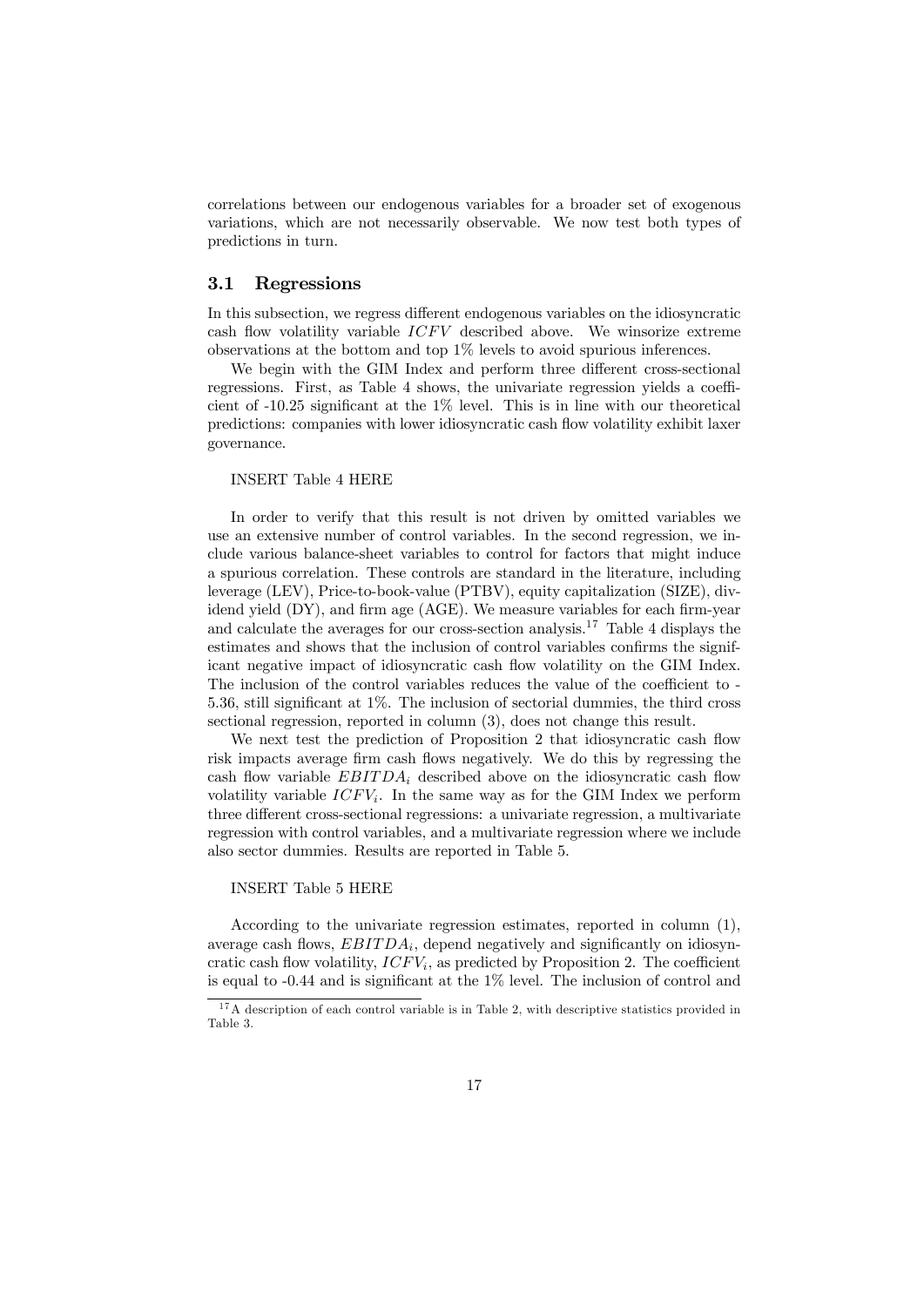sector dummy variables in the multivariate regression confirms the negative and highly significant relation.

Finally, we turn to the stock market risk variables  $\beta_i$  and  $\sigma_{\eta_i}^2$ . Proposition 2 predicts that both depend positively on idiosyncratic cash flow volatility,  $\sigma_i^2$ . We perform the three different cross-sectional regressions described above and report the results in Table 6.

#### INSERT Table 6 HERE

The results from Table 6 are as predicted. The univariate regression estimate shows that companies with higher idiosyncratic cash flow volatility,  $\textit{ICFV}_i$ , have higher stock return betas,  $Beta_i$ , and higher idiosyncratic stock return volatility,  $IRV_i$ . Results are confirmed in the multivariate setting that includes control and sector dummies variables.

As before, the coefficient of  $ICFV_i$  decreases when we include more controls. but it remains large and strongly significant. For the beta regression it decreases from 4.00 for the univariate regression (column 1) to 2.52 for the regression with all control variables (column 3), all significant at the  $1\%$  level. The impact on idiosyncratic stock return volatility  $IRV<sub>i</sub>$  is three times as large, with coefficients ranging from 11.95 (column 1) to 7.58 (column 3), all statistically significant at the 1% level.

These regression results also provide an interesting new insight into the link between cash flow volatility and stock return volatility. Conventional wisdom has it that idiosyncratic firm risk has no impact on expected stock returns because this risk can be eliminated through portfolio diversification and only systematic risk is priced. Our theoretical and empirical analysis shows, however, that idiosyncratic cash flow volatility impacts stock return risk, both systematic and idiosyncratic, via its influence on managerial effort and corporate governance. As noted in the Introduction, this is an interesting complement to the conventional wisdom that seems to have gone unnoticed before.

### 3.2 Correlations

While idiosyncratic cash flow volatility provides an exogenous source of variation that we can identify well empirically, other exogenous variations cannot be as easily identified. However, Proposition 3 shows that several of these variations lead to the same changes of the endogenous variables and predicts the resulting equilibrium correlations. We now test these predictions of Proposition 3 empirically by looking at the correlations among the estimated endogenous variables used to proxy corporate governance (GIM Index), accounting performance  $(EBITDA<sub>i</sub>)$ , stock return beta  $(Beta<sub>i</sub>)$ , and idiosyncratic stock return volatility  $(IRV_i)$ . Table 7 reports the correlations among the four endogenous variables.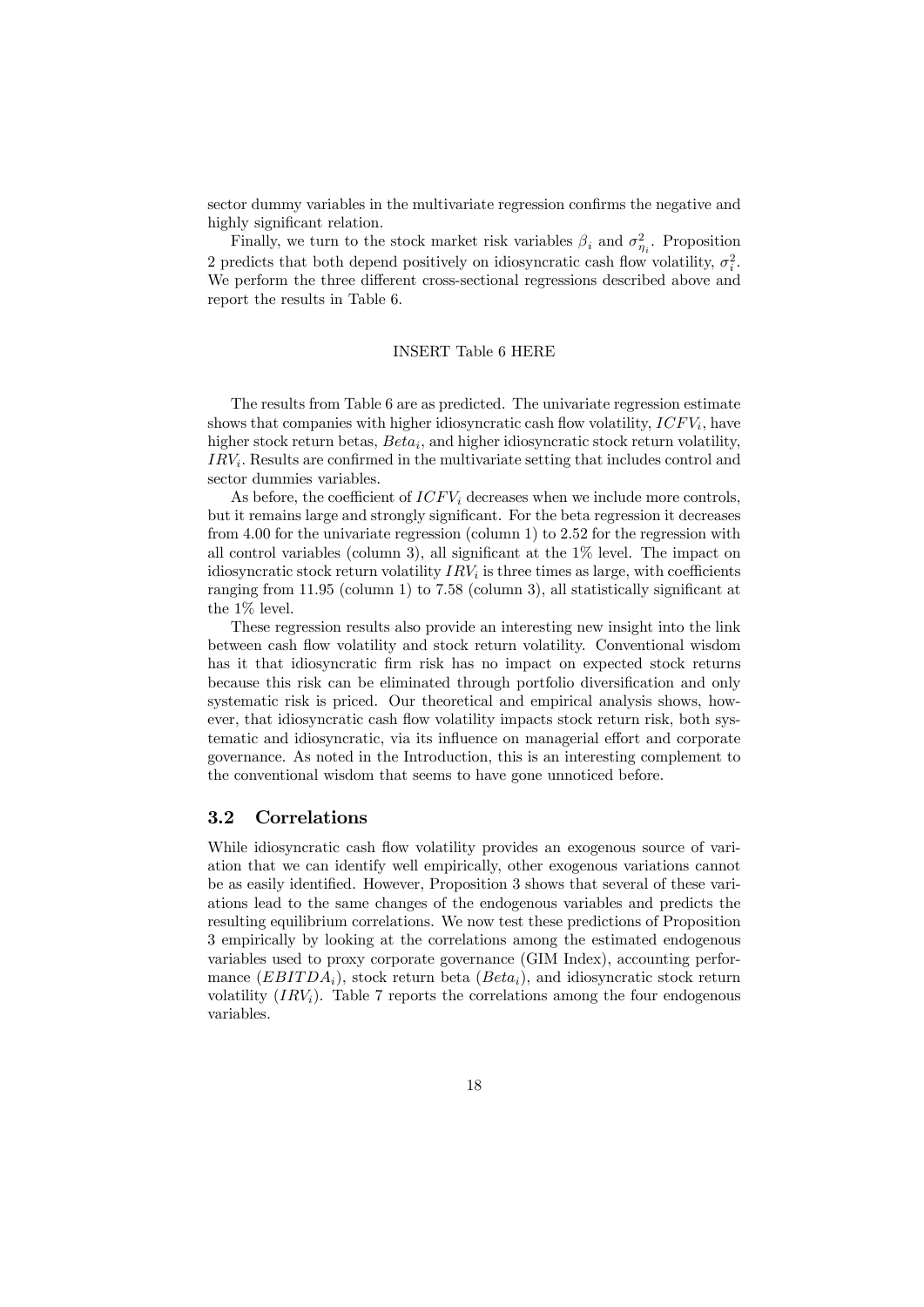#### INSERT Table 7 HERE

The signs in Table 7 are as predicted in the table in Proposition 3. All correlation coefficients are significant at the 1% level. The correlation analysis therefore lends support to our theoretical model on a broad basis.

As noted in the introduction, Table 7 shows in particular that the GIM Index and total accounting cash flows are positively correlated. In the light of standard theory, this is remarkable: the stricter is corporate governance according to the GIM Index, the lower are corporate cash flows. The finding supports our theory that strict corporate governance reduces the diversion of corporate cash for the private benefit of managers, but decreases total cash flows. The correlation is no direct test of our assumption about the role of managerial effort, because it reflects endogenous equilibrium outcomes driven by these assumptions.<sup>18</sup> But it is highly suggestive.

In summary, the correlation analysis supports our theoretical predictions. It is worth stressing that most of the literature on this topic is either only theoretical or only empirical, and the empirical analyses usually only concentrate on one single relation. Our model provides several predictions of relations among variables from very different sources: corporate governance variables, accounting variables, and stock market variables. The fact that this combination of empirical evidence is consistent with our model lends additional credibility to the model.

### 3.3 Robustness analysis

We have tested the robustness of our results with respect to different model specifications and different regressions methods. All the results reported in this subsection are available on request.

First, regressions with the GIM Index re-scaled from 0 to 5 as in Figure 1 yield similar results. Second, we have investigated whether our empirical results disappear in the more recent part of the sample. The issue of a sample break has been raised by Bebchuk, Cohen, and Wang (2013) in the traditional framework of estimating abnormal returns. They have shown that the findings of Gompers et al. (2003) largely vanish for the period 2000-2008 and attribute this to learning by market participants. We have performed the univariate and multivariate analysis for the sub-sample of 2000-2006 and find that our results are confirmed. This shows that our findings are mainly due to a cross sectional rather than a time series effect that is persistent through time, in line with our modelling approach.

Third, we have investigated whether our results are related only to a subset of the twenty-four governance provisions of the GIM Index. This issue has been

 $18$  Such direct tests could be provided by laboratory experiments. The closest such study to our knowledge is Dickinson and Villeval (2008) who find that monitoring tends to crowd out work incentives when it becomes too strict. But their experimental set-up is different from our model assumptions.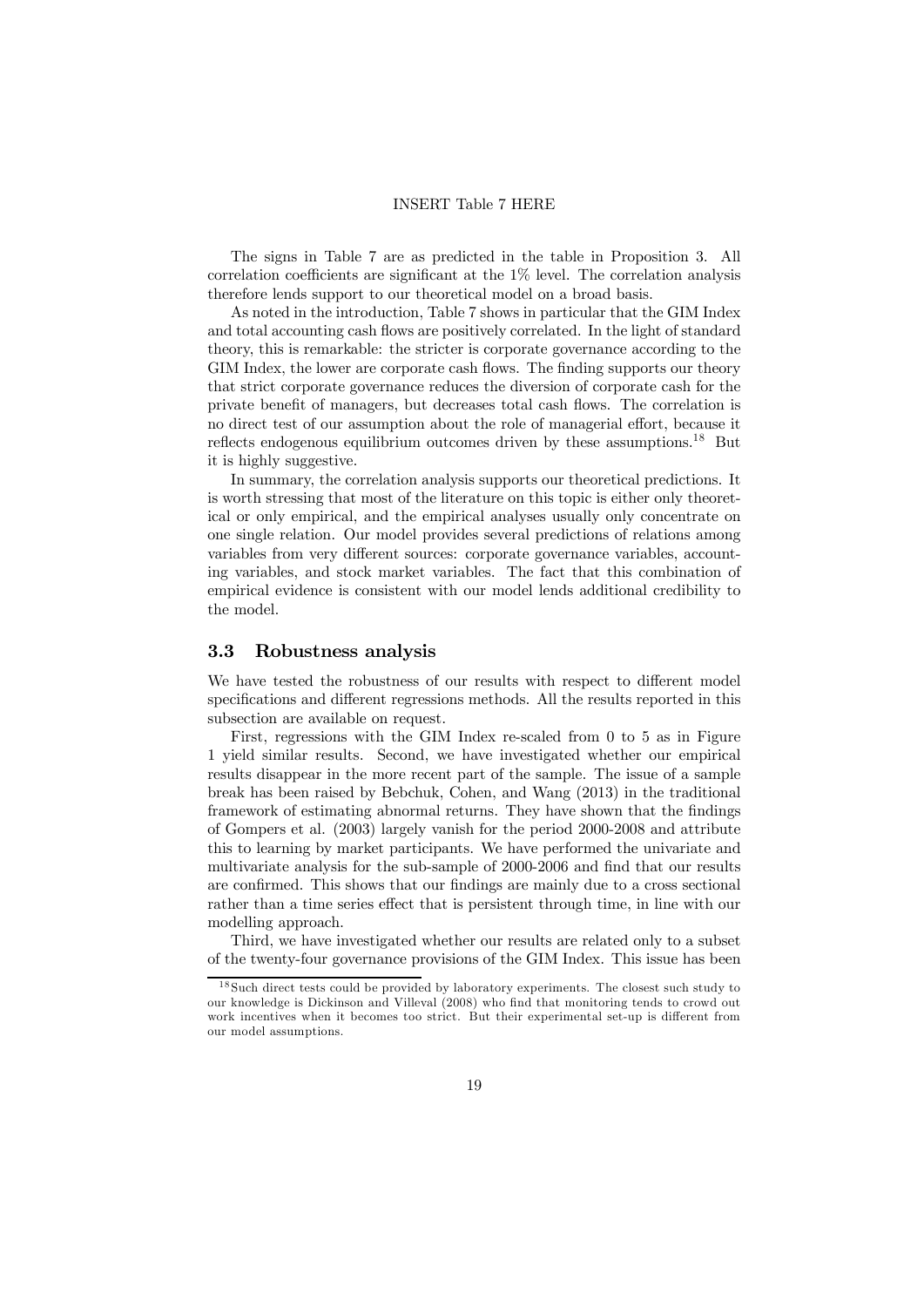raised by Bebchuk, Cohen, and Farrell (2009), who show that only six provisions are associated with economically significant reductions of firm valuation and abnormal negative returns. Our results continue to hold when we use the Entrechment Index based on the six provisions identified by Bebchuk, Cohen, and Ferrell (2009) instead of the GIM Index for the period 2000-2006. We have also repeated the analysis for the index based on the other eighteen provisions and the relationship are confirmed. Hence, our findings hold over subsets of the twenty-four governance provisions of the GIM Index.

Finally, in line with the work of Ferreira and Laux (2007) and the work of Cella, Ellul and Giannetti (2013) that shows that institutional investor ownership matters in amplifying the effect of shocks on stock returns, we have also considered institutional ownership as a control variable. The results are qualitatively similar.

# 4 Conclusion

This paper has constructed a model that incorporates two key elements of the managerial agency problem into the CAPM, with countervailing effects of lax corporate governance. On the one hand laxer governance allows the owner/manager to extract a larger fraction of the company cash flows as private benefits. On the other hand, laxer governance makes the owner/manager benefit from the value she creates, partially aligning her incentive with those of the outside shareholders. The optimal governance rules balances the resulting marginal costs and benefits. In capital market equilibrium, the above trade-off has implications for the firm's stock returns volatility, and earnings, because different governance choices are associated with different firm risk-return structures. The idiosyncratic cash flows volatility, an exogenous parameter for which we can construct a good empirical proxy, plays a crucial role in our paper. When a form's idiosyncratic cash flow volatility increases, a risk averse owner/manager finds it more costly to extract private benefits from risky cash flows. This makes the optimal corporate governance rules stricter, lowers managerial effort and cash flows, which means that the idiosyncratic risk is now spread over lower cash flows. This implies that the cash flow risk becomes relatively more important, thus increasing the stock's  $\beta$  and idiosyncratic risk

Our analysis predicts that cross-sectionally  $\beta$ , idiosyncratic stock return volatility, and governance strictness correlate positively, and that these variables correlate negatively with earnings. We test these predictions on a large sample of U.S. listed firms for the period 1990-2006 proxying the laxity of corporate governance by the widely used Gompers, Ishii, and Metrick (2003) index. Idiosyncratic cash flow risk being a good source of exogenous variation, we can perform simple OLS regressions of our endogenous variables GIM Index,  $\beta$ , and accounting earnings, without concerning ourselves with identification issues. The OLS regressions and the correlations between our endogenous variables analysis strongly confirm our theoretical predictions.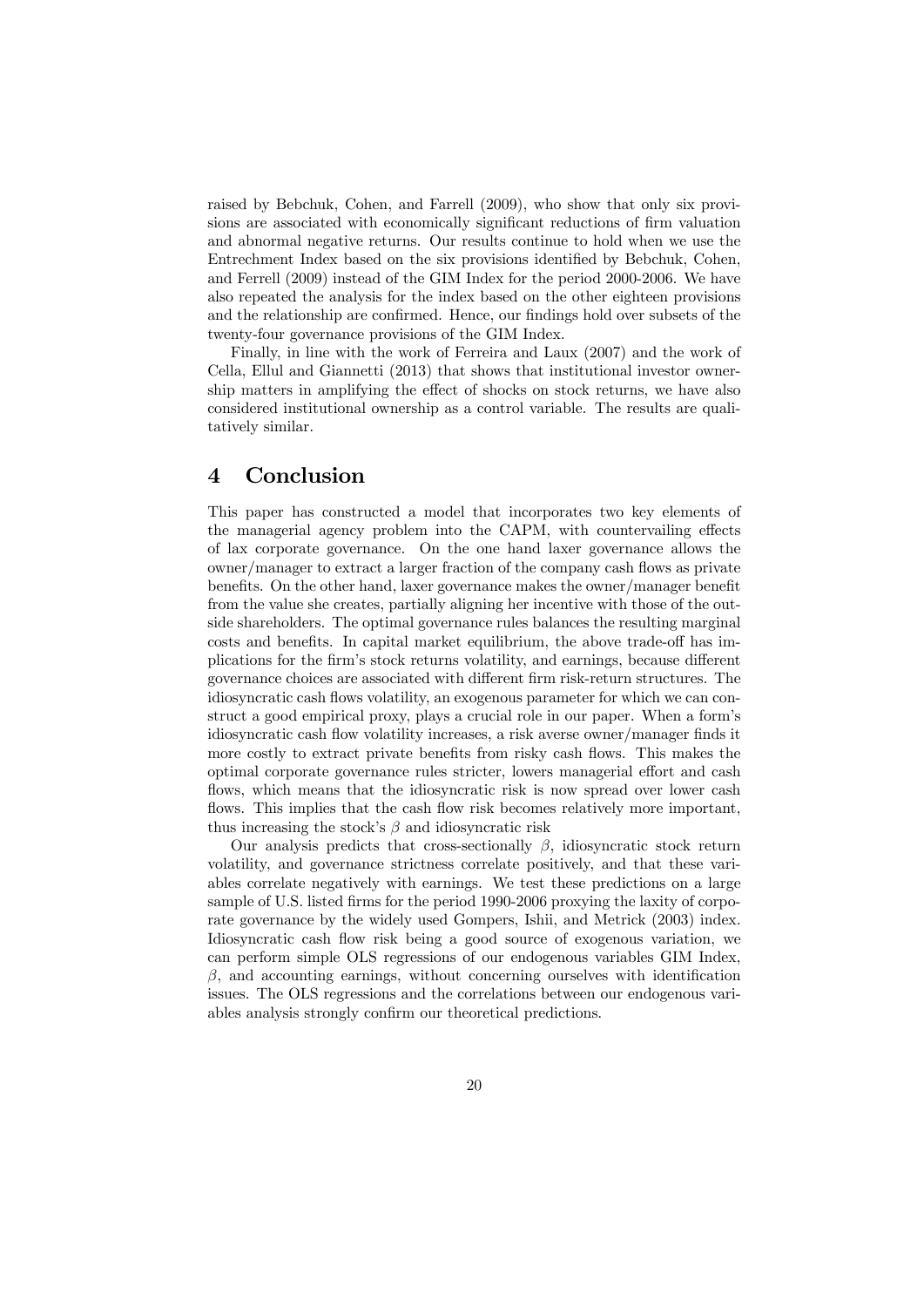# Appendix A: The GIM Index

The "Governance Index" introduced by Gompers, Ishii, and Metrick (2003) is a proxy for the level of shareholder protection in a company. It has been computed for about 1500 U.S. firms, covering more than 93% of the total capitalization of the NYSE, AMEX and NASDAQ, in 1990, 1993, 1995, 1998, 2000, 2002, 2004 and 2006.19 This index is based on 24 corporate-governance provisions. It is computed as the number of provisions, among these 24 provisions, which reduce shareholder's rights. So, the index ranges from 0 to 24 and, the higher is the index, the weaker are shareholder rights. 22 of these provisions are provided by the Investor Responsibility Research Center (IRRC). 6 other provisions are instituted by state law, among which 4 are redundant with the IRRC provisions. However, not all the U.S. states have adopted these 6 provisions. So, in case of redundancy of two provisions, they count only for one. Thus, the index in made up of 24 provisions. The list of the provisions, along with a short description, is provided below. The provisions are clustered in five functional groups: "Delay", which contains tactics for delaying hostile bidders; "Voting", containing shareholder rights in elections or charter/bylaw amendments; "Protection", with provisions that offer protection for directors/officers against job-related liability and compensations; "Other", containing other anti-takeover provisions; and "State", which refers to protective state laws.

Some provisions may vary in amplitude: for instance, the supermajority threshold can vary from 51% to 100%; however, no distinction is made, only the presence of such provision is considered. Also notice that even though some provisions might have a positive effect for shareholders in certain circumstances,  $20$ as long as they increase management's power they are considered as weakening shareholder protection. The Secret ballot and the Cumulative voting provisions are the only ones increasing the shareholders' rights and their absence increases the index by one point each. It is interesting to note that the index has no obvious industry concentration.

The detailed list of provisions is as follows:

- Delay: tactics for delaying hostile bidders
	- Blank check: the issuance of preferred stocks, which give additional rights to its owner, to friendly investors is used as a "delay" strategy.
	- Classified board: the directors are placed into different classes and serve overlapping terms.
	- Special meeting: it increases the level of shareholder support required to call special meetings
	- Written consent: it limits actions beyond state law requirement
- Voting: shareholder's rights in elections or charter/bylaw amendments

 $^{19}{\rm The}$  GIM Index is available on Andrew Metrick's web page and in the WRDS database. <sup>20</sup> See our discussion of Kadyrzhanova and Rhodes-Kropf  $(2011)$  in Section 2.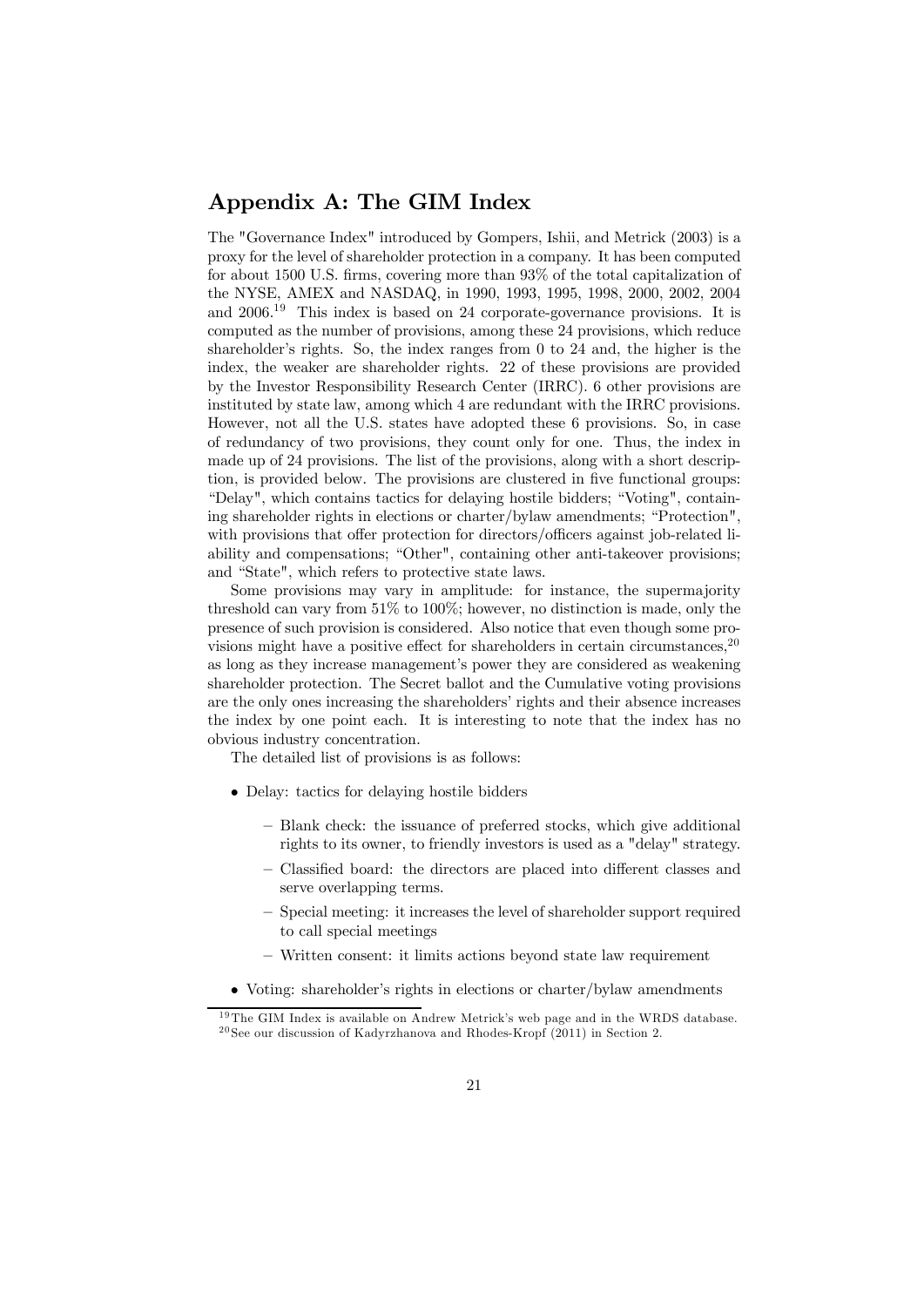- Compensation plans: it enables participants in incentive bonus plans to cash out options or accelerate the payout of bonuses in case of change in control.
- Contracts: contracts between the company and some directors/officers indemnifying them from legal expenses and judgments resulting from lawsuits. The contracts comes in addition to indemnification.
- Golden parachutes: severance agreements that provides a compensation to senior executives upon an event such as termination, resignation, etc.
- Indemnification: it uses bylaws and/or charters to indemnify directors/officers from legal expenses and judgment. The contracts comes in addition.
- Liability: it is a limitation on director personal liability to the extent allowed by state law.
- Protection: protection for director/officer against job-related liability, and compensations
	- Bylaws: it limits the shareholder's ability to amend the governing documents of a company through bylaws.
	- Charter: it limits the shareholder's ability to amend the governing documents of a company through charter.
	- Cumulative voting: it allows a shareholder to allocate his total votes in any manner desired.
	- Secret ballot: an independent third party counts votes and the management agrees not to look at individual votes
	- Supermajority: it increases the level of the majority, with respect to the state law requirement, required to approve a merger
	- Unequal voting: it limits the voting rights of some shareholders and expands those of others.
- Other: other anti-takeover provisions
	- Anti-greenmail: it discourages agreements between a shareholder and a company whose aim is the accumulation of large quantities of stocks.
	- Director's duties: it allows a director to consider constituencies other than shareholders, i.e. employees, suppliers, etc., when considering a merger.
	- Fair price: it limits the range of prices a bidder can pay in two-tier offers.
	- Pension parachutes: it prevents an acquirer from using surplus cash in the pension fund of the company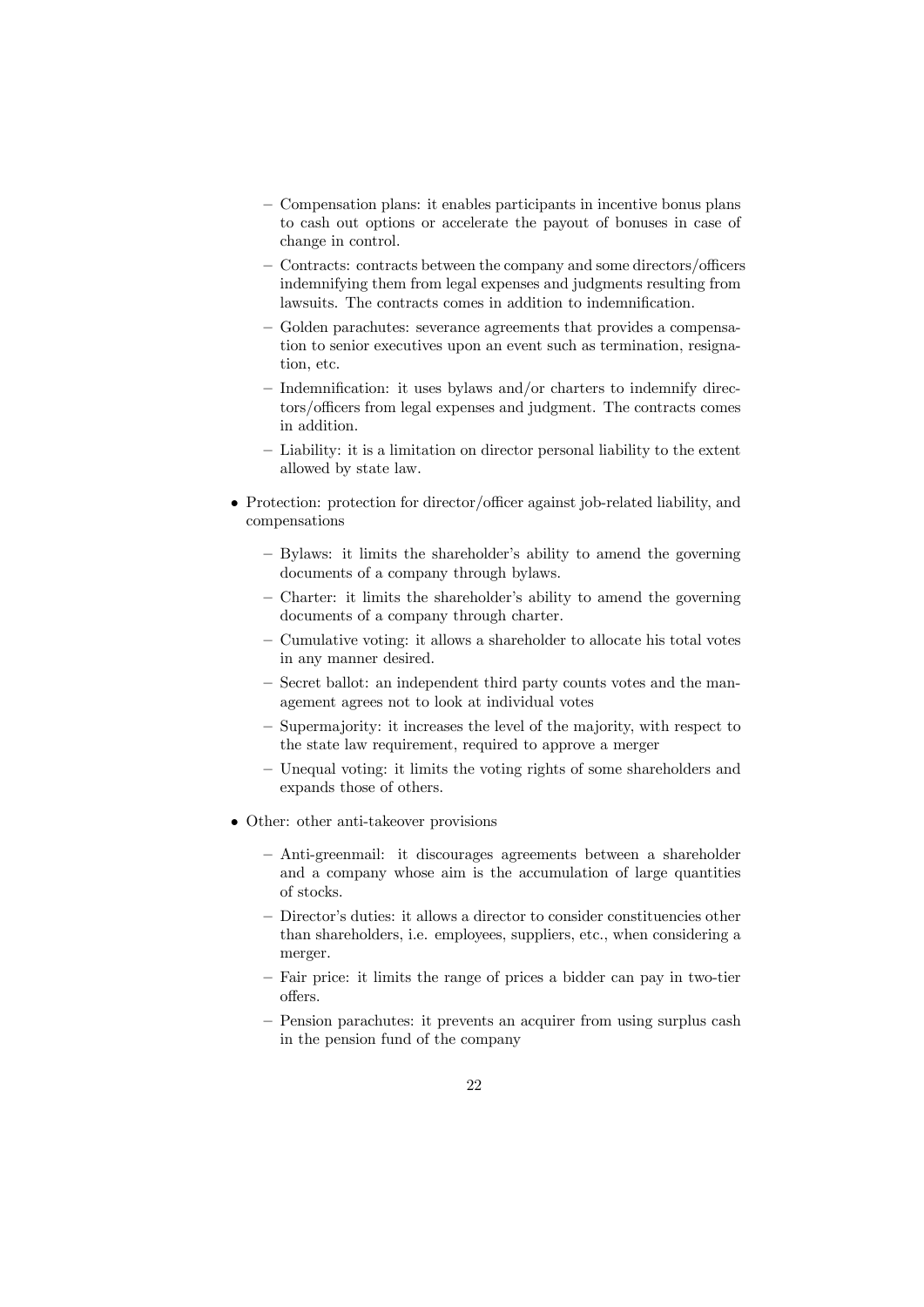- Poison pill: it provides special rights to their holders in case of specific events such as a hostile takeover. Such rights are made to render the target unattractive.
- Silver parachutes: similar to golden parachutes except that it is extent to a large number of employees
- State: state laws
	- Anti-greenmail law (7 U.S. states)
	- Business combination law: imposes a moratorium on certain transactions between a large shareholder and a company (27 U.S. states)
	- Cash-out law: enables shareholders to sell their stake to a controlling shareholder at a certain price (3 U.S. states)
	- Directors' duties law
	- Fair price law
	- Control share acquisition law: see supermajority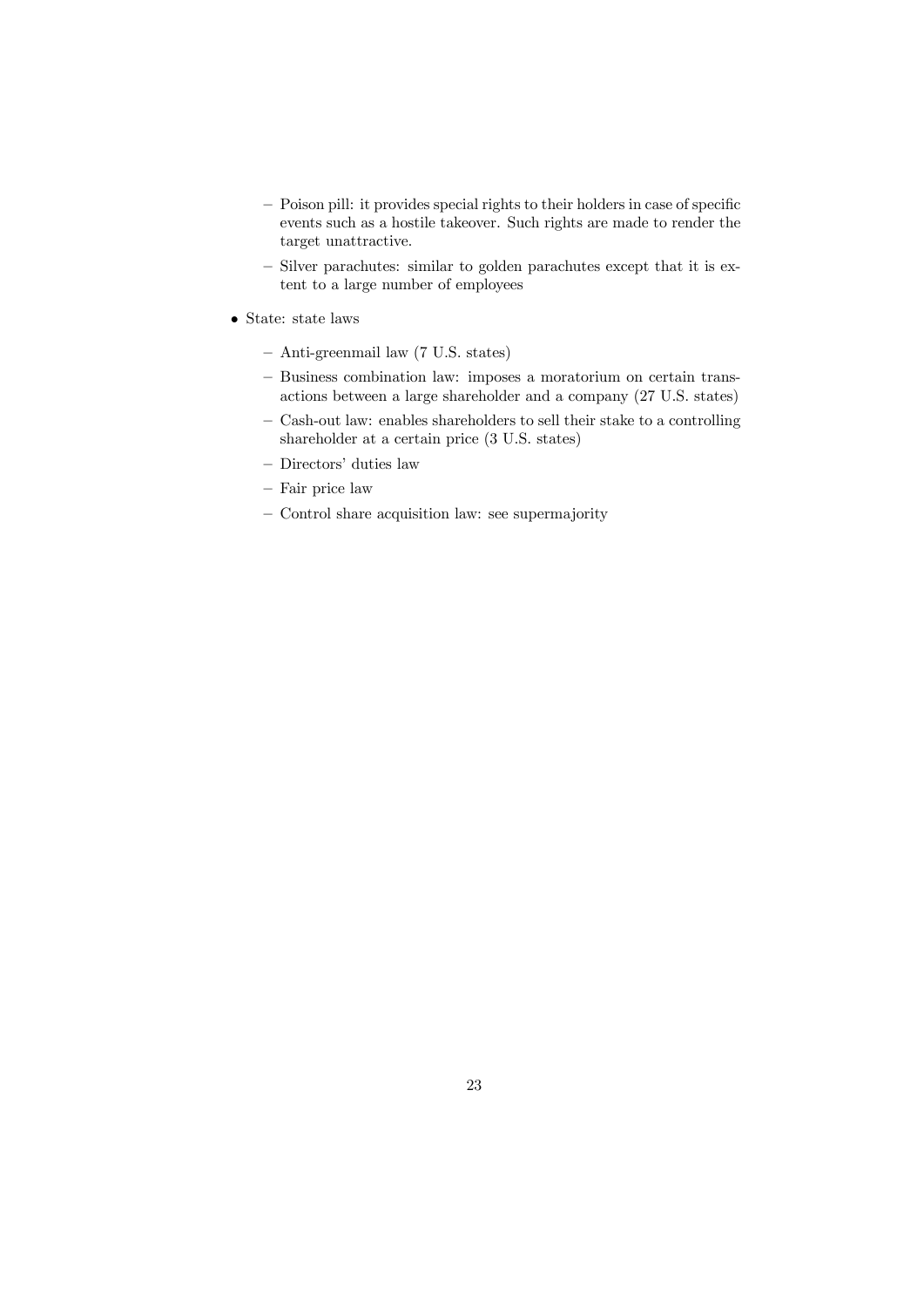# References

- Acharya, V., O. Gottschalg, M. Hahn and C. Kehoe, 2011, "Corporate Governance and Value Creation: Evidence from Private Equity", NYU Working Paper No. FIN-08-032.
- Anderson, R. W. and J-P. Danthine, 1981, "Cross Hedging", Journal of Political Economy, 89, 6, 1182-96.
- Bates, T.W., K.M. Kahle, and R. Stulz, 2009, "Why do US firms hold so much more cash than they used to?" The Journal of Finance, 64, 5, 1985-2021.
- Bhagat, S., B. Bolton, and R. Romano, 2008, "The Promise and Peril of Corporate Governance Indices", Columbia Law Review 108, 1803-82.
- Bebchuk, L., A. Cohen, and A. Ferrell, 2009, "What Matters in Corporate Governance?", Review of Financial Studies, 22, 2, 783-827.
- Bebchuk, L., A. Cohen, and C.C.Y. Wang, 2013, "Learning and the Disappearing Association Between Governance and Returns", Journal of Financial Economics, 108, 323-348.
- Bebchuk, L. and M. Weisbach, 2010, "The State of Corporate Governance Research", Review of Financial Studies 23, 939-961.
- Burkart, M., D. Gromb, and F. Panunzi, 1997, "Large Shareholders, Monitoring, and the Value of the Firm", Quarterly Journal of Economics,112, 693-728.
- Cella, C., A. Ellul, and M. Giannetti, 2013, "Investors' horizons and the Amplification of Market Shocks," Review of Financial Studies, forthcoming.
- Crémer, J., 1995, "Arm's length relationships", Quarterly Journal of Economics, 90, 275-295.
- Cremers, K.J.M. and V.B. Nair, 2005, "Governance Mechanisms and Equity Prices", Journal of Finance, 60, 2859-2894.
- Dickinson, D. and M.-C. Villeval, 2008, "Does Monitoring Decrease Work Effort? The complementarity between agency and crowding out theories", Games and Economic Behavior 63, 56-76.
- Durnev, A., R. Morck, and B. Yeung, 2004, "Value-enhancing capital budgeting and firm-specific stock return variation", Journal of Finance, 59, 65-105.
- Durnev, A., R. Morck, B. Yeung, and P. Zarowin, 2003, "Does greater firmspecific return variation mean more or less informed stock pricing?", Journal of Accounting Research 41, 797-836.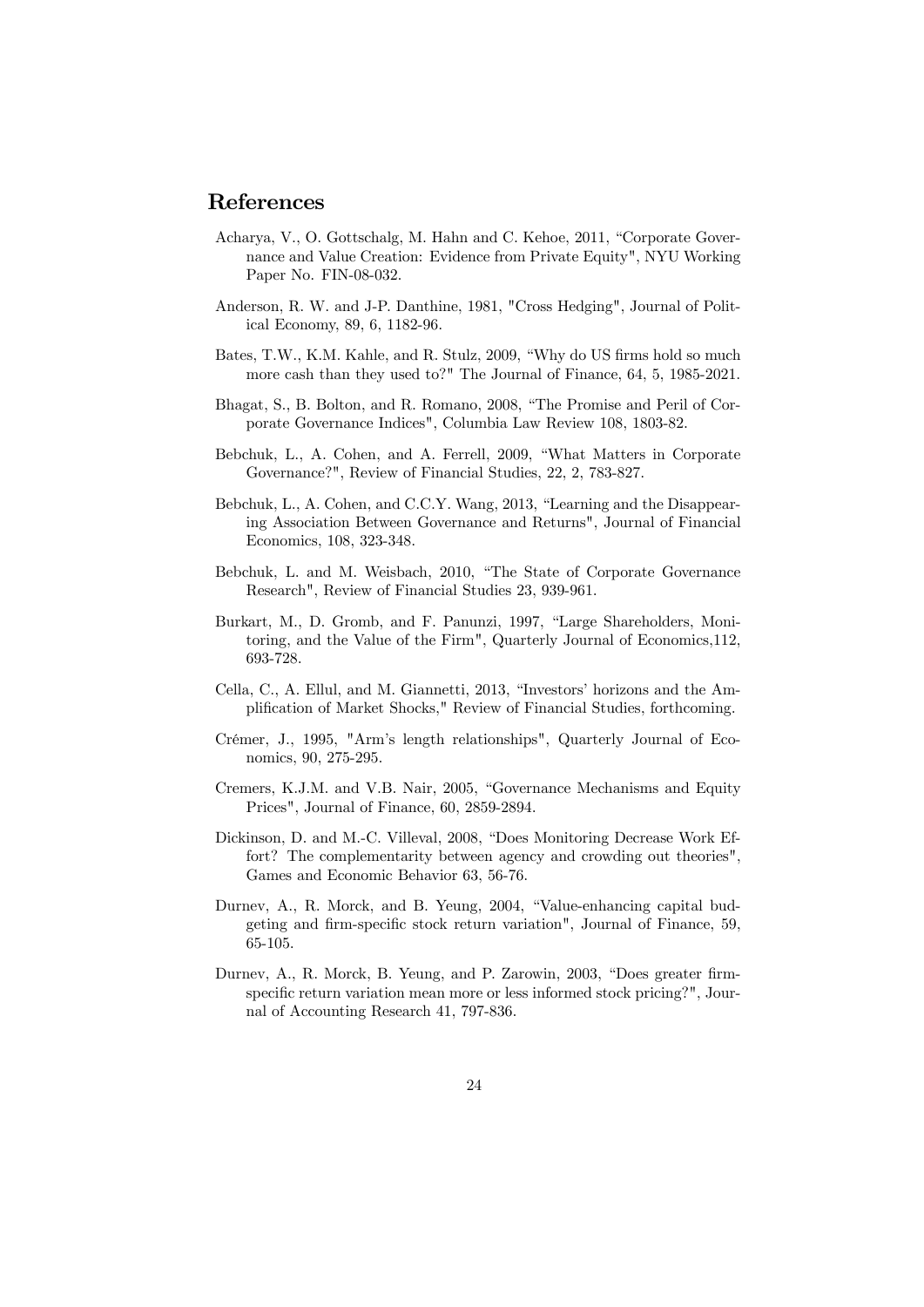- Easley, D. and M. O'Hara, 2004, "Information and the Cost of Capital", Journal of Finance 59, 1553-1583.
- Falk, A. and M. Kosfeld, 2006 "The Hidden Costs of Control," American Economic Review 96, 1611-1630.
- Ferreira, M. and P. Laux, 2007, "Corporate Governance, Idiosyncratic Risk, and Information Flow", Journal of Finance 62, 951-989.
- Giannetti M. and Y. Koskinen, 2010, "Investor Protection, Equity Returns and Financial Globalization", Journal of Financial and Quantitative Analysis 45, 135-168.
- Gompers, P., J. Ishii, and A. Metrick, 2003, "Corporate Governance and Equity Prices", Quarterly Journal of Economics 118, 107-155.
- Harris, M. and A. Raviv, 2010, "Control of Corporate Decisions: Shareholders vs. Management", Review of Financial Studies 23, 4115-47.
- Hellwig, M. F., 2000, "On the Economics and Politics of Corporate Finance and Corporate Control," in Vives, X. (Ed.), "Corporate Governance, Theoretical and Empirical Perspectives", Cambridge University Press, 95-134.
- Herzberg, F., 2003, "One More Time: How Do You Motivate Employees?" Harvard Business Review, January.
- Jin, L. and S.C. Myers,  $2006$ , " $R^2$  around the world: new theory and new tests" Journal of Financial Economics 25, 257-292.
- Johnson S., T. Moorman, and S. M. Sorescu, 2009, "A Reexamination of Corporate Governance and Equity Prices", Review of Financial Studies 22, 4753-4786.
- Kadyrzhanova, D. and M. Rhodes-Kropf, 2011, "Concentrating on Governance" Journal of Finance 66, 1649-1685
- Lambert, R.A., C. Leuz, and R. Verrecchia, 2007, "Accounting Information Disclosure, and the Cost of Capital", Journal of Accounting Research 45, 385-420.
- Lambrecht, B. and S. Myers, 2012, "A Lintner Model of Payout and Managerial Rents", Journal of Finance, 67, 1761-1810.
- Larcker, D., S. Richardson, and I. Tuna, 2007, "Corporate Governance, Accounting Outcomes, and Organizational Performance", Accounting Review 82, 963-1008.
- Mayers, D., 1973, "Nonmarketable Assets and the Determination of Capital Asset Prices in the Absence of a Riskless Asset." Journal of Business, 46, 258—267.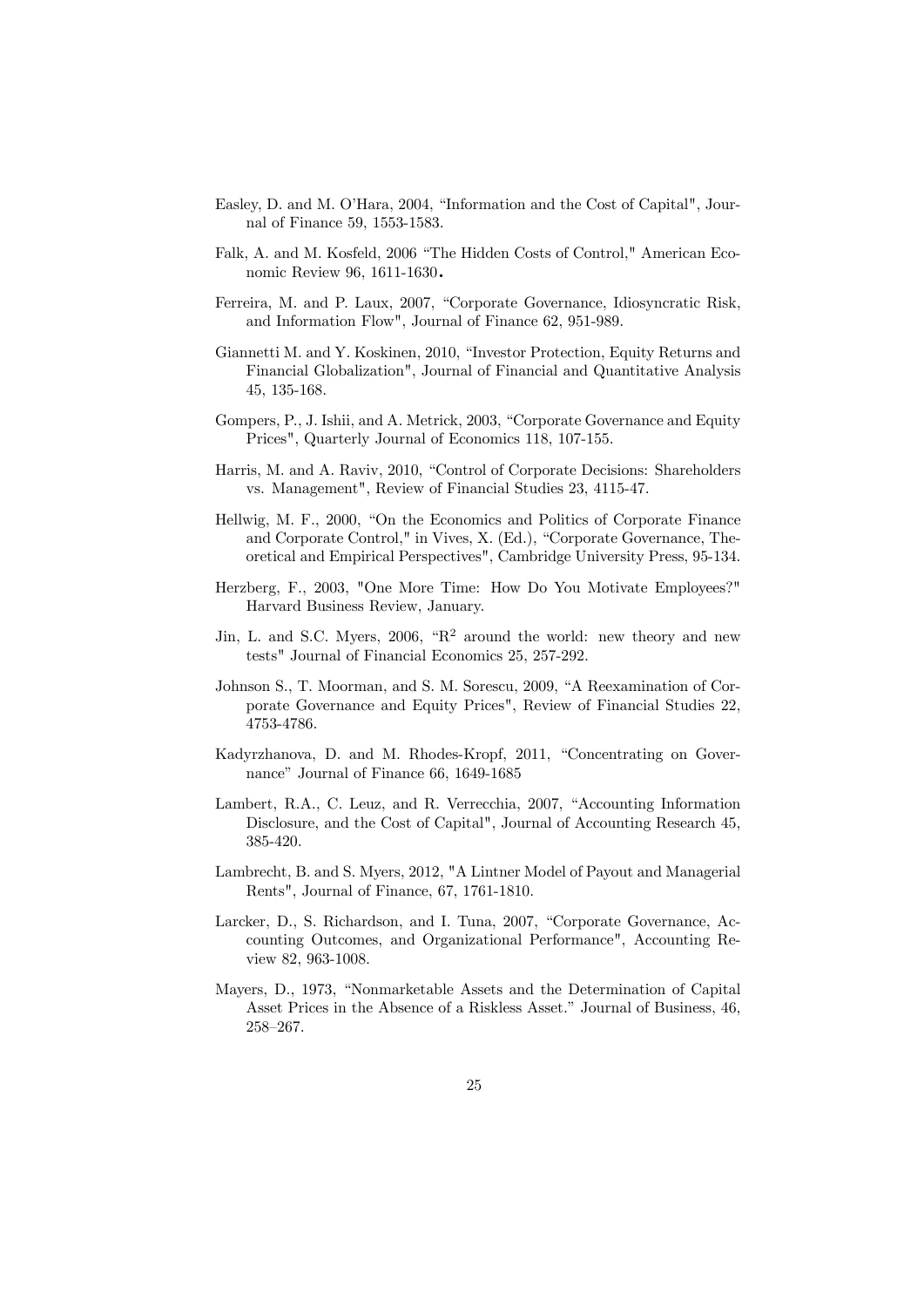- Myers, S., 2014, "How to think about Corporate Governance" Western Finance Association Keynote address, Monterey, California, June 17, 2014.
- Prendergast, C., 1999, "The Provision of Incentives in Firms", Journal of Economic Literature 37, 7-63.
- Shleifer, A. and Vishny, R. W., 1997, "A Survey of Corporate Governance", Journal of Finance 52, 737—783.
- Tirole, J. 2001, "Corporate Governance", Econometrica 69, 1-35.
- Vives, X., 2000, "Corporate Governance: Does It Matter?" in Vives., X. (Ed.), "Corporate Governance, Theoretical and Empirical Perspectives", Cambridge University Press, 1-22.
- Zingales, L., 2008, "Corporate Governance" in Durlauf, S.N. and L.E. Blume (Eds.), "The New Palgrave Dictionary of Economics". Second Edition, Macmillan, London.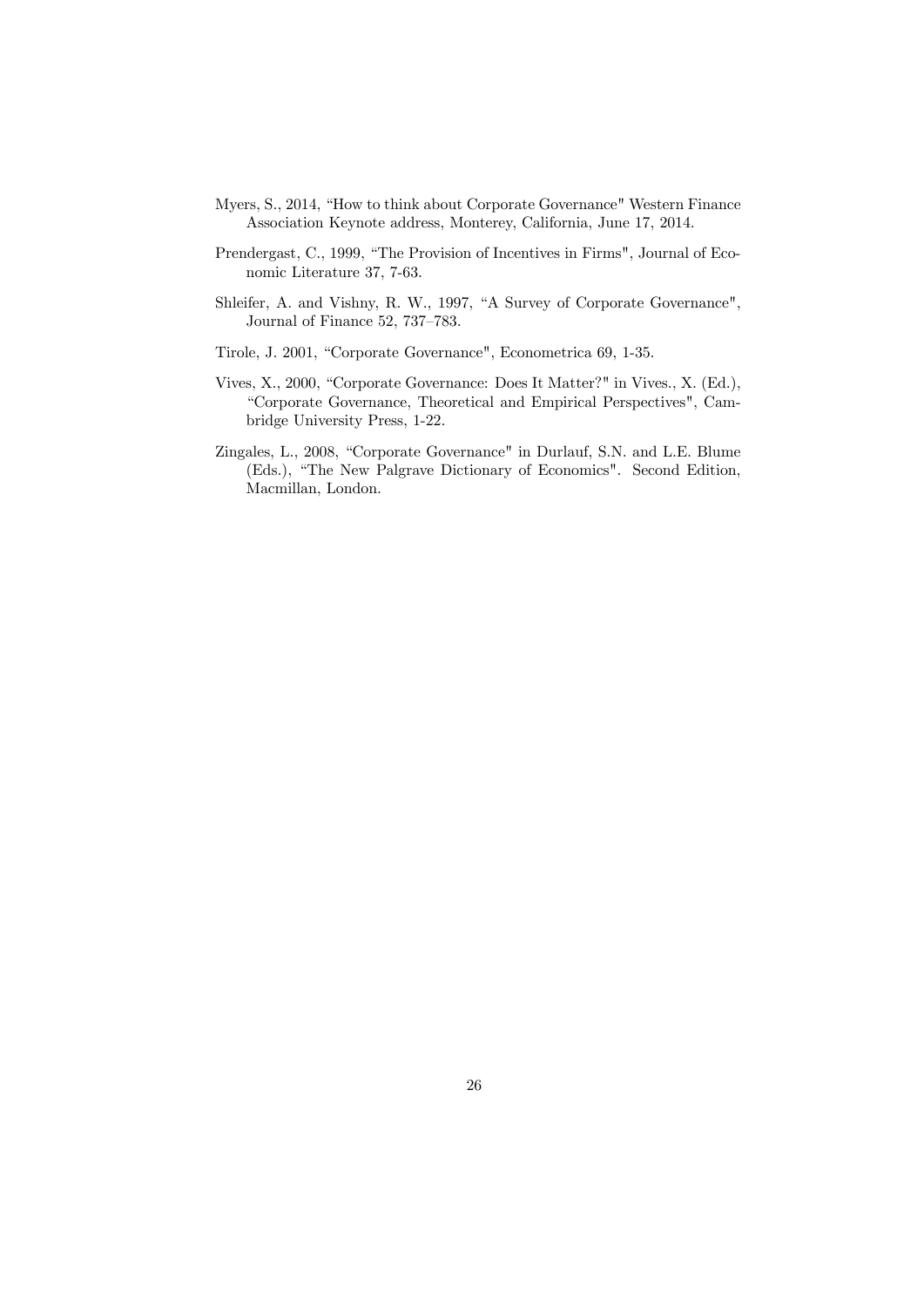

Figure 1: Distribution of the re-scaled GIM Index. Number of observations on the vertical axis. For expositional reasons we have re-scaled the 19 values of the GIM Index into 6 values. The mapping is as follows: values (1,2,3) of the GIM Index become 0;  $(4,5,6) \rightarrow 1$ ;  $(7,8,9) \rightarrow 2$ ;  $(10,11,12) \rightarrow 3$ ;  $(13,14,15) \rightarrow 4$ ;  $(16,17,18,19) \rightarrow 5.0$  is the strictest governance, 5 is the least strict.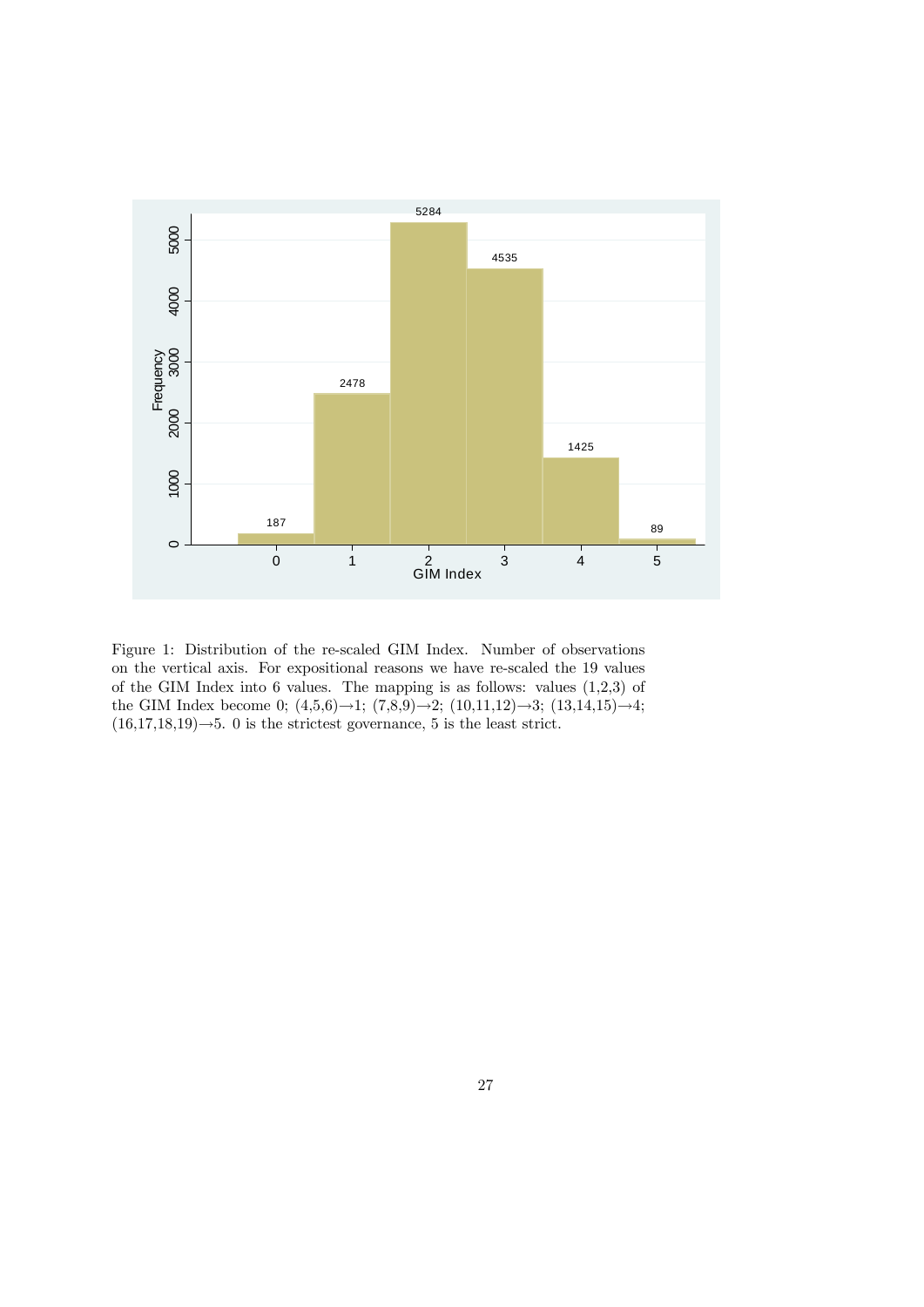| t                |          |       | റ     | 3     |     | 5      |
|------------------|----------|-------|-------|-------|-----|--------|
| $\left( \right)$ | 47       | 36    |       |       |     |        |
|                  |          | 1,004 | 310   | 16    | 3   |        |
| 2                | $\theta$ | 61    | 2,355 | 334   | 13  | $\Box$ |
| 3                |          | 6     | 135   | 2,150 | 133 |        |
|                  |          | 3     |       | 93    | 731 | 11     |
| 5                |          |       |       | 0     |     | 35     |

Table 1: Transition matrix of the (re-scaled) GIM Index

This table describes the number of firms that reports a certain level of the GIM Index at time t (Rows) and the same or another GIM index at time t+1 (Columns). Higher GIM Index indicates less strict governance. The sample period is from 1990 to 2006. Number of observations 10,137.

| <b>VARIABLE</b> | <b>DEFINITION</b>                                               | <b>SOURCE</b> |
|-----------------|-----------------------------------------------------------------|---------------|
| <b>GIMIndex</b> | Gompers, Ishii, and Metrick (2003) governance index,            | <b>IRRC</b>   |
|                 | which is based on 24 antitakeover provisions.                   |               |
| <b>IRV</b>      | Square root of the Normalized idiosyncratic volatility given by | <b>CRSP</b>   |
|                 | the ratio of Idiosyncratic volatility to Market volatility      |               |
| <b>Beta</b>     | Yearly Beta of asset i                                          | <b>CRSP</b>   |
| <b>EBITDA</b>   | Average of the Earnings Before Interest, Taxes,                 | $S\&P$        |
|                 | Depreciation and Amortization to Assets Ratio                   | Compustat     |
| <b>ICFV</b>     | Firm Standard Deviation of residuals of the EBITDA              | $S\&P$        |
|                 | market model regression. Market value used to                   | Compustat     |
|                 | compute weights for market index.                               |               |
| <b>ROA</b>      | Return on Asset defined as the ratio                            | $S\&P$        |
|                 | of Earnings to Total Assets                                     | Compustat     |
| <b>LEV</b>      | Leverage defined as the ratio of                                | $S\&P$        |
|                 | long term debt to total assets                                  | Compustat     |
| <b>MKTV</b>     | Market Value defined as the Annual Fiscal Price                 | $S\&P$        |
|                 | Close divided by Common Shares Outstanding                      | Compustat     |
| <b>LNMV</b>     | Natural logarithm of MKTV                                       | $S\&P$        |
|                 |                                                                 | Compustat     |
| <b>PTBV</b>     | Price to Book Value defined as the Annual Fiscal Price          | $S\&P$        |
|                 | Close multiplied by the Book Value per Share                    | Compustat     |
| DY              | Dividend Yield defined by the ratio of Total                    | $S\&P$        |
|                 | dividends to Market Value                                       | Compustat     |
| AGE             | Number of years between the year of observation                 | $S\&P$        |
|                 | and the year of stock inclusion in the CRSP database            | Compustat     |
| <b>LNAGE</b>    | Natural logarithm of AGE                                        | $S\&P$        |
|                 |                                                                 | Compustat     |

This Table reports the description of the variables used in the analysis and the source of these variables.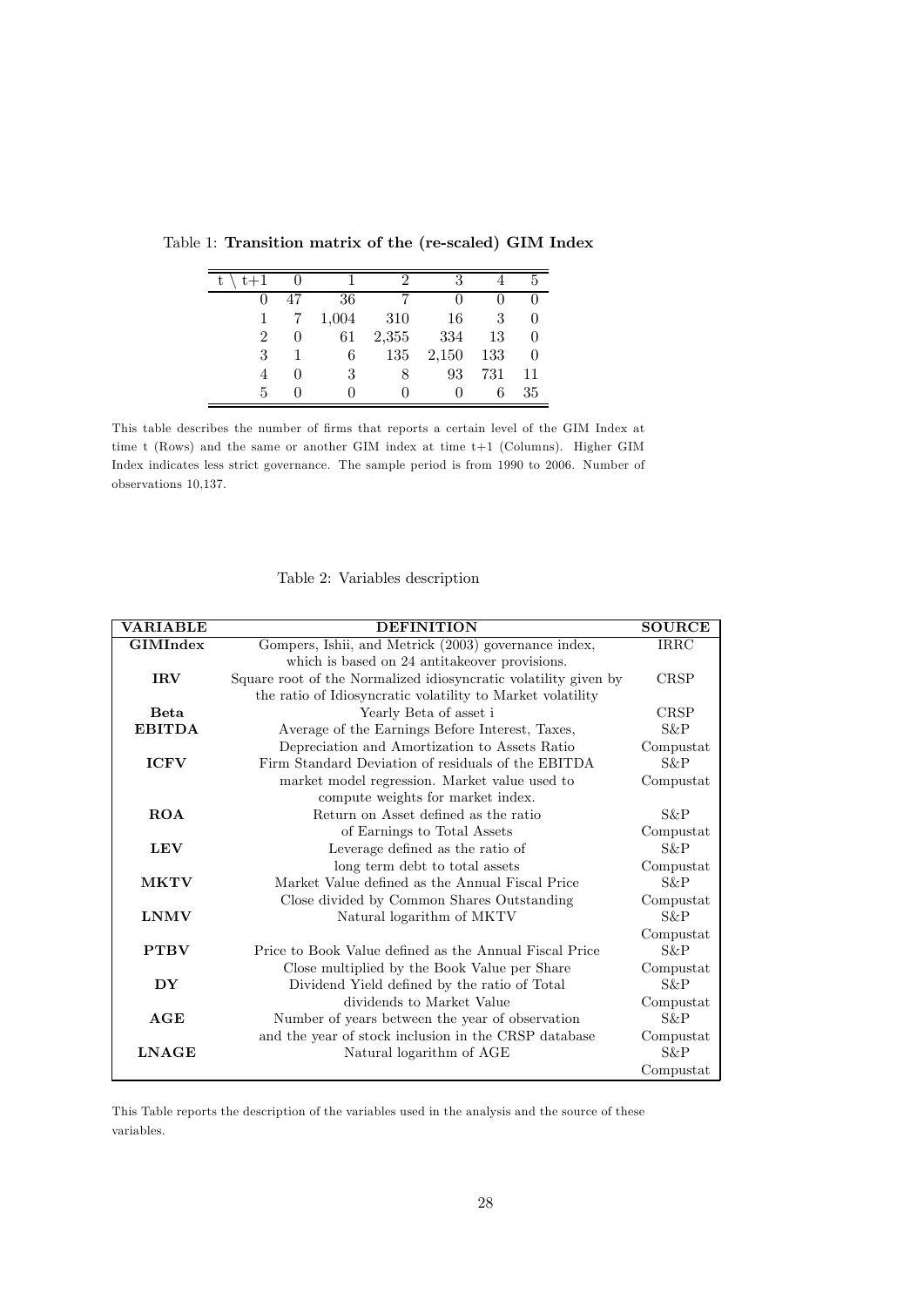|                  | Mean     | S <sub>d</sub> | $\mathbf{p}5$ | p50    | p95    | N. Obs |
|------------------|----------|----------------|---------------|--------|--------|--------|
| <b>GIM</b> Index | 8.583    | 2.530          | 4.667         | 8.515  | 13.000 | 2740   |
| <b>ICFV</b>      | 0.045    | 0.032          | 0.011         | 0.036  | 0.108  | 1678   |
| <b>EBITDA</b>    | 0.110    | 0.156          | $-0.096$      | 0.124  | 0.266  | 2689   |
| <b>ROA</b>       | $-0.008$ | 0.242          | $-0.283$      | 0.035  | 0.134  | 2736   |
| Beta             | 1.059    | 0.507          | 0.353         | 0.971  | 1.984  | 2740   |
| <b>IRV</b>       | 3.334    | 1.916          | 1.628         | 2.875  | 6.422  | 2740   |
| <b>MKTV</b>      | 3631     | 12205          | 54            | 883    | 13770  | 2733   |
| DY               | 0.022    | 0.175          | 0.000         | 0.003  | 0.047  | 2730   |
| <b>PTBV</b>      | 1.854    | 45.494         | $-0.056$      | 2.191  | 8.113  | 2726   |
| LEV              | 0.214    | 0.205          | 0.000         | 0.182  | 0.570  | 2735   |
| AGE              | 17.348   | 16.111         | 3.000         | 11.000 | 59.000 | 2740   |

Table 3: Descriptive Statistics

This table reports the mean, the standard deviation, the 5th percentile, the median, the 95th percentile and the number of firms of the cross sectional dataset. All variables are as defined in Table 2. Sample period 1990 - 2006.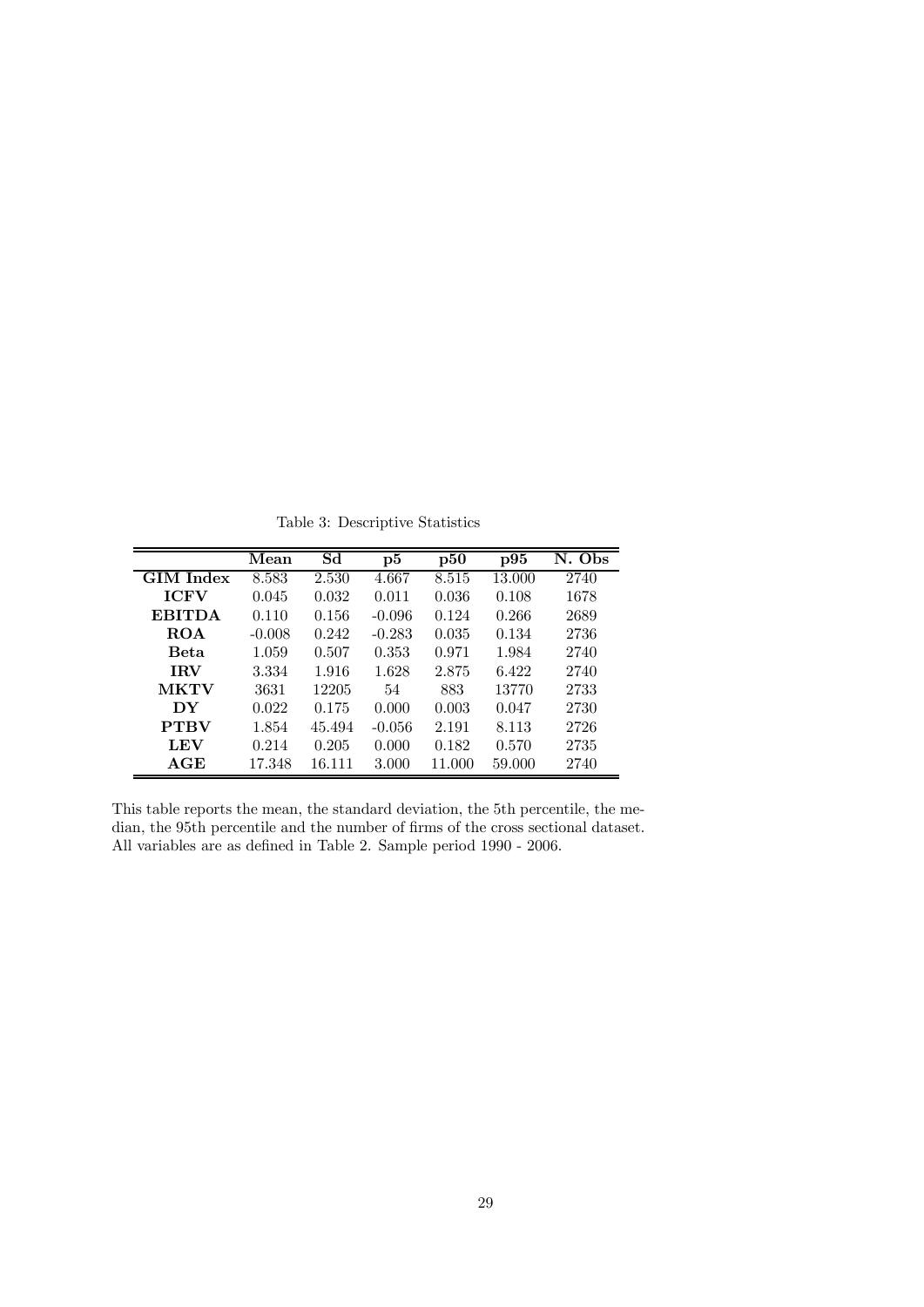|                       |             | <b>GIM</b> Index       |             |
|-----------------------|-------------|------------------------|-------------|
|                       | (1)         | (2)                    | (3)         |
| <b>ICFV</b>           | $-10.25***$ | $-5.362***$            | $-5.205***$ |
|                       | $(-5.521)$  | $(-2.900)$             | $(-2.705)$  |
| LN AGE                |             | $0.596***$             | $0.574***$  |
|                       |             | (7.005)                | (6.608)     |
| <b>LNMV</b>           |             | $0.0877*$              | $0.101**$   |
|                       |             | (1.899)                | (2.129)     |
| <b>LEV</b>            |             | $0.753*$               | $0.707*$    |
|                       |             | (1.901)                | (1.695)     |
| DY                    |             | $26.85***$             | $25.49***$  |
|                       |             | (5.199)                | (4.583)     |
| <b>PTBV</b>           |             | $-0.0205$              | $-0.0252$   |
|                       |             | $(-0.777)$             | $(-0.954)$  |
| Constant              | 9.499***    | $6.582***$             | $6.752***$  |
|                       | (88.36)     | (16.65)                | (15.02)     |
|                       |             |                        |             |
| <b>Sector Dummies</b> | No          | $\overline{\text{No}}$ | Yes         |
|                       |             |                        |             |
| N.Obs.                | 1,678       | 1,678                  | 1,678       |
| $R^2$                 | 0.017       | 0.103                  | 0.116       |

Table 4: GIM Index Regression

This table reports estimates of coefficients of the cross-sectional firm-level regression

 $GIMIndex_i = c_0 + c_1ICFV_i + c_2LNAGE_i + c_3LNMV_i + c_4LEV_i + c_5DY_i + c_6PTBV_i + c_6YTAV_i + c_7TVTAV_i + c_8TVTAV_i + c_9TVTAV_i + c_9TVTAV_i + c_9TVTAV_i + c_9TVTAV_i + c_9TVTAV_i + c_9TVTAV_i + c_9TVTAV_i + c_9TVTAV_i + c_9TVTAV_i + c_9TVTAV_i + c_9TVTAV_i + c_9TVTAV_i + c_9TVTAV_i + c_9TVTAV_i + c_9TVTAV_i + c_9TVTAV_i + c_9TVTAV_i + c_9TVTAV_i + c_$ 

where  $GIMIndex$  is the Gompers, Ishii, and Metrick (2003) governance index and  $ICFV$  is the Idiosyncratic Cash Flows Volatility. The control variables include Natural Logarithm of Firm Age (LNAGE), leverage (LEV ), Natural Logarithm of firm market value (LNMV), Dividend Yield (DY), Price-to-Book Value ratio (PTBV). Refer to Table 2 for variable definitions. Regressions include industry fixed effects (sectors dummies) where indicated. The sample period is from 1990 to 2006. Financial and utilities industries are excluded. All variables are winsorized at the bottom and top 1% levels. Robust t-statistics are in parentheses. \*\*\* Coefficients significant at the 1% level, \*\* Coefficients significant at the 5% level, \* Coefficients significant at the 10% level.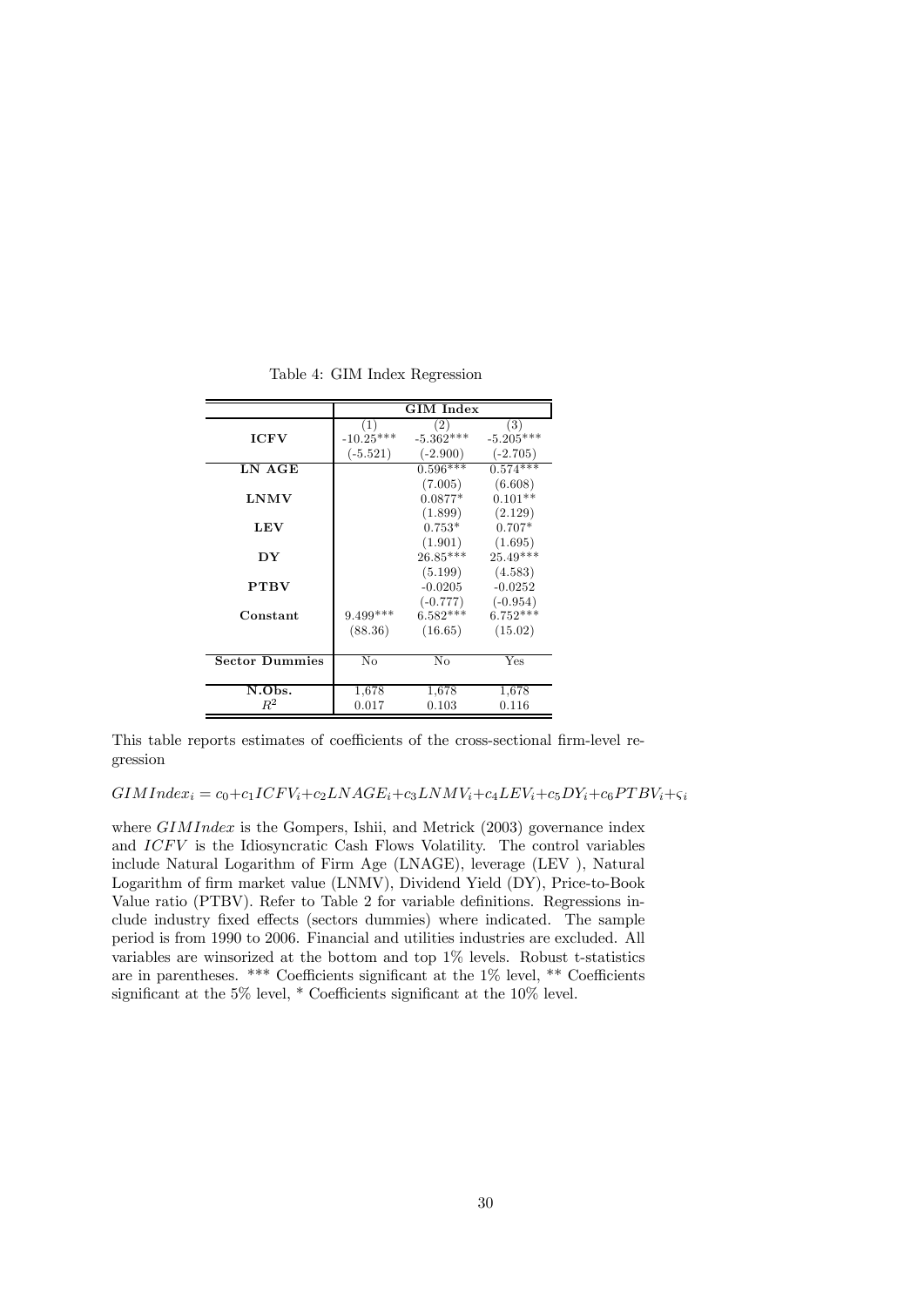|                        |             | <b>EBITDA</b> |              |
|------------------------|-------------|---------------|--------------|
| <b>ICFV</b>            | $-0.439***$ | $-0.443***$   | $-0.350***$  |
|                        | $(-7.124)$  | $(-6.981)$    | $(-5.547)$   |
| LN AGE                 |             | $0.00632***$  | $0.00468**$  |
|                        |             | (3.192)       | (2.375)      |
| <b>LNMV</b>            |             | $0.0116***$   | $0.0123***$  |
|                        |             | (7.287)       | (7.538)      |
| LEV                    |             | $-0.117***$   | $-0.143***$  |
|                        |             | $(-9.185)$    | $(-11.01)$   |
| DY                     |             | 0.0915        | $-0.218*$    |
|                        |             | (0.742)       | $(-1.852)$   |
| <b>PTBV</b>            |             | $0.00468***$  | $0.00544***$ |
|                        |             | (3.326)       | (3.955)      |
| Constant               | $0.0534***$ | $-0.0362***$  | $-0.0224*$   |
|                        | (18.09)     | $(-3.052)$    | $(-1.794)$   |
|                        |             |               |              |
| <b>Sectors Dummies</b> | No          | No            | Yes          |
|                        |             |               |              |
| N.Obs.                 | 1,678       | 1,678         | 1,678        |
| $R^2$                  | 0.041       | 0.241         | 0.297        |

Table 5: EBITDA OLS Regressions

This table reports estimates of coefficients of the cross-sectional firm-level regression  $EBITDA_i = c_0 + c_1ICFV_i + c_2LNAGE_i + c_3LNMV_i + c_4LEV_i + c_5DY_i + c_6PTBV_i + c_i$ 

where EBITDA is Earnings Before Interest, Taxes, Depreciation and Amortization and  $ICFV$  is the Idiosyncratic Cash Flows Volatility. The control variables include Natural Logarithm of Firm Age (LNAGE), leverage (LEV ), Natural Logarithm of firm market value (LNMV), Dividend Yield (DY), Price-to-Book Value ratio (PTBV). Refer to Table 2 for variable definitions. Regressions include industry fixed effects (sectors dummies) where indicated. The sample period is from 1990 to 2006. Financial and utilities industries are excluded. All variables are winsorized at the bottom and top 1% levels. Robust t-statistics are in parentheses. \*\*\* Coefficients significant at the 1% level, \*\* Coefficients significant at the 5% level, \* Coefficients significant at the 10% level.